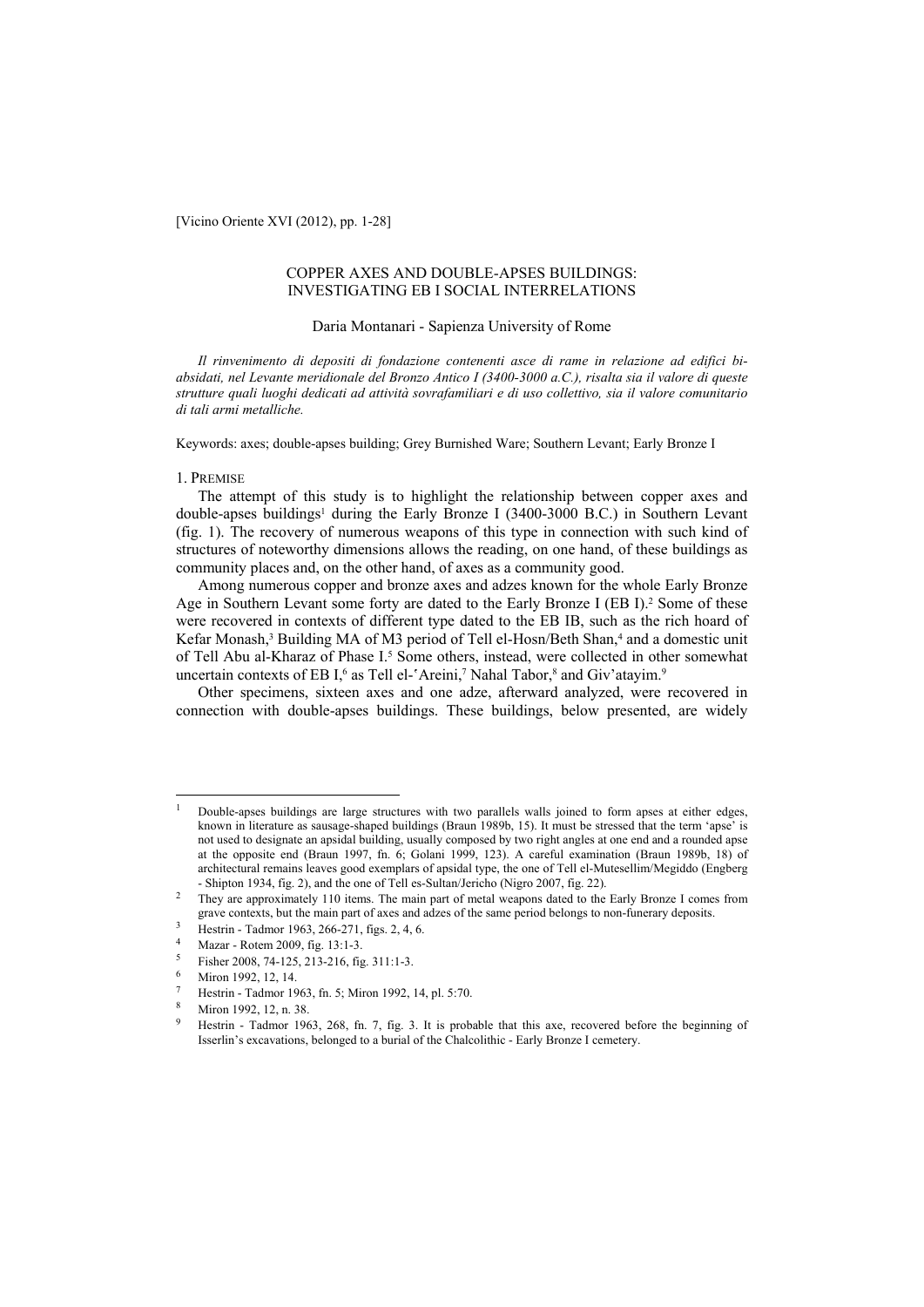$\overline{a}$ 

attested to in Southern Levant especially in the northern region of the Southern Levant during the EB I.10

#### 2. DOUBLE-APSES BUILDINGS

In sites included in this note, like as Khirbet Khalalidya/Yiftah'el, Khirbet Sheikh Meser/Meser, Tell el-Hosn/Beth Shan, Qiryat 'Ata, Palmaḥim Quarry, and Naḥal Alexander, copper axes were recovered in some relation with double-apses buildings, especially in foundation deposits. Some cases, such as Khirbet Khalalidya/Yiftah'el, Khirbet Sheikh Meser/Meser, Tell el-Hosn/Beth Shan and Qiryat 'Ata, more strongly demonstrate the relation existing between double-apses buildings and copper axes; some other, like as Palmaḥim Quarry, and Naḥal Alexander,11 because of the uncertainty of the belonging of axes to this kind of buildings, attest simply the presence of axes within sites characterized during the EB I by the presence of double-apses structures.

Sixteen copper axes and one adze were recovered at sites of Khirbet Khalalidya/Yiftah'el, Khirbet Sheikh Meser/Meser, Tell el-Hosn/Beth Shan, and Palmahim Quarry, from EB IA contexts, and at Qiryat 'Ata, dated to the EB IB, and at Naḥal Alexander (Kibbutz Ma'abarot), relevant to unspecified sub-period of EB I.

Khirbet Munhata/Horvat Minha,<sup>12</sup> Tell Umm Hammad esh-Sharqiya,<sup>13</sup> Tell Ai/'Ai,<sup>14</sup> Safat,<sup>15</sup> and Tell es-Shune North,<sup>16</sup> only cursively cited due to the paucity of information and data, should be added to sites below analyzed.

Double-apses buildings are often connected with Grey Burnished Ware (GBW),<sup>17</sup> less often they are associated to GBW and copper axes.

<sup>&</sup>lt;sup>10</sup> Braun 1989b, 15; Enea 1996, 85. Apsidal buildings are well attested to in the initial phase of EB I also in the Southern Syria region, especially in the Leja area (Nicolle - Braemer 2012, 4-8, fig. 3).

<sup>&</sup>lt;sup>11</sup> Another case could be likely encompassed, the site of Rosh Hanniqra. Evidences of an Early Bronze I occupation, corresponding to Stratum II, were exposed on the tell. These are a series of fragments of curvilinear walls partially overlapping each other (Tadmor - Prausnitz 1959, 77-81; Braun 1989a, 10). In the site a copper adze was recovered (Hestrin - Tadmor 1963, fig. 5).<br>In this site rectilinear and curvilinear walls were recognized, possibly some structures belong to a curvilinear

building, attributed to the phase 1 (Perrot 1963, 561).<br>In the site (Glueck 1951, 318-328) a curvilinear architecture is attested in Stage I (Helms 1984, 40, fig. 8). In

this phase and in the following one GBW bowls are also attested (Helms 1984, figs. 10:1-2; 11:10-12; 1986, fig. 11:2; about GBW at Tell Umm Hammad esh-Sharqiya: Leonard 1992, 84-85, pls. 23:25, 27; 24:1-5).

<sup>&</sup>lt;sup>14</sup> In Lower City an apsidal wall, W.97, belonging to Level I was detected during Marquet-Krause's excavations dated to the beginning of EB I (Marquet-Krause 1949, 21, pl. XCV).

In the site of Safat (to the west of Jerusalem), in Trench 7, a segment of curvilinear wall with related floor, built on bedrock and dated to EB I. was identified (Gibson - Ibbs - Kloner 1991. 37. fig. 12).

In this site, within Layers 15 and 14 (Perrot 1963, 561), in Level II, dated to EB I, GBW carinated bowls with "S" profile, corresponding to Beth Shan XVI and Khirbet Sheikh Meser/Meser (de Contenson 1961, 547- 550), were recovered. These bowls fit with Wright Type 1, dating back to EB IA (Gustavson-Gaube 1985, 43- 88). In following Layer 10, in Level III, two stretches of a circular structure are attested (Lankester Harding 1954, 560; de Contenson 1960, 26, fig. 18:C). 17 Goren - Zuckerman 2000, 174.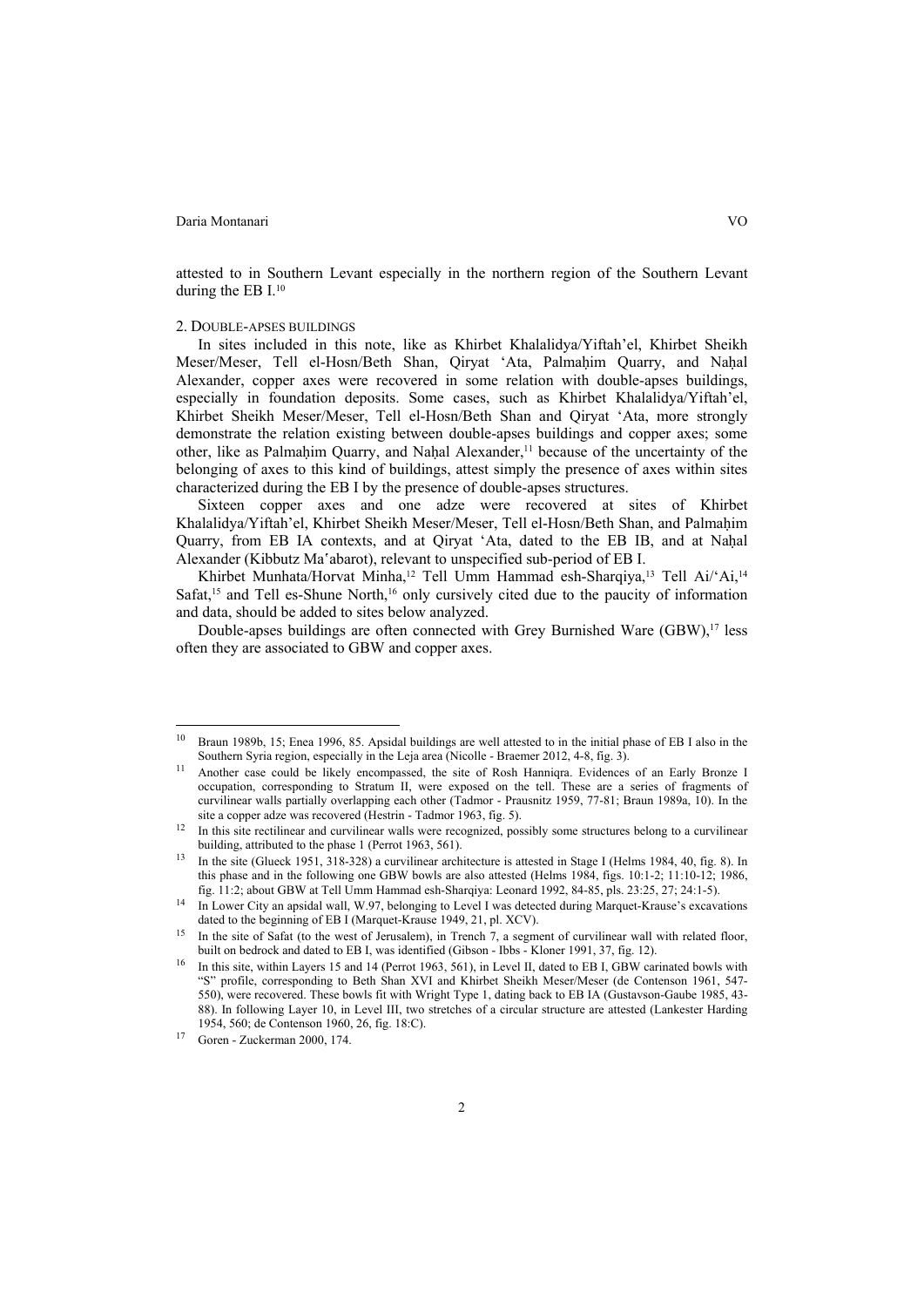#### 2.1. *Byblos*

It is very difficult to distinguish remains belonging to Dunand's *Énéolithic Récent*, nearly corresponding to EB IA, between many overlapping structures excavated in the site of Byblos. In this stage the curvilinear architecture seems to be preferred;18 circular huts, oval-shaped houses, double-apses, and apsidal buildings are attested; frequently floors are made of beaten earth.19 Among all curvilinear and circular dwellings, some can be recognized like as double-apses buildings,<sup>20</sup> similar to those known in Palestine, even if difficult stratigraphic situations don't allow a sure interpretation and reconstruction of architectonical features.

#### 2.2. *Dakerman*

Oval and double-apses dwellings are attested to at Dakerman,<sup>21</sup> contemporaneous to those of Byblos.22 These structures share with southern buildings the general elliptical feature, with long walls not symmetrically straight, but irregular and somehow bowed; the entrance usually is placed along one long boundary wall. Dakerman buildings are lacking of any installations, paved floors, and inner partition walls. Moreover, the average dimension seems to be smaller in respect of southern structures.

#### 2.3. *Tell Teo*

In the site two main phases belonging to EB I were recognized: Stratum  $V<sub>1</sub><sup>23</sup>$  that represents a major phase of construction, and Stratum IV,<sup>24</sup> only poorly preserved. Three double-apses structures were excavated in Stratum V dated to EB IB: Building 525, Building 542, and Building 557.

Building 525<sup>25</sup> is the largest structure preserved in Stratum V, and it is 5.7 m wide and 12.5 m long. The northern end of the structure was damaged during the removal of an ancient terebinth (*Pistacia palaestina*). The preserved portion consist of one curved end wall (W.524) and two parallel long walls (W.527, W.507); its reconstruction as a doubleapses building is based on analogy with other structures in the same stratum. The interior space of Building 525 was subdivided by a curved partition wall (W.506), which may have had a role in supporting the roof. The southern room (L.510) was partially paved with large

 $\frac{18}{19}$  Nigro 2007, 22.

 $\frac{19}{20}$  Dunand 1950, 590.

<sup>20</sup> Buildings 18 and 35 (Dunand 1973, pls. J,a; J,b), and maybe the structure visible in square 10/7 - Stage 15 (Dunand 1973, pl. J,b). The first, that is the only complete, is roughly 5 m long and seems to have within some installations, paved floor, and a sort of posthole.<br><sup>21</sup> Saidah 1979, 33-38, fig. 2.

 $\frac{22}{23}$  Nigro 2007, 22.

<sup>23</sup> Eisenberg - Gopher - Greenberg 2001, 39-43. Stratum IV is characterized, like Stratum V, by a number of curved wall fragments that composed some curvilinear structures. Stratum IV consisted of poorly preserved

<sup>&</sup>lt;sup>24</sup> Eisenberg - Gopher - Greenberg 2001, 43-46.<br><sup>25</sup> Eisenberg - Gopher - Greenberg 2001, 39, plan 3.9.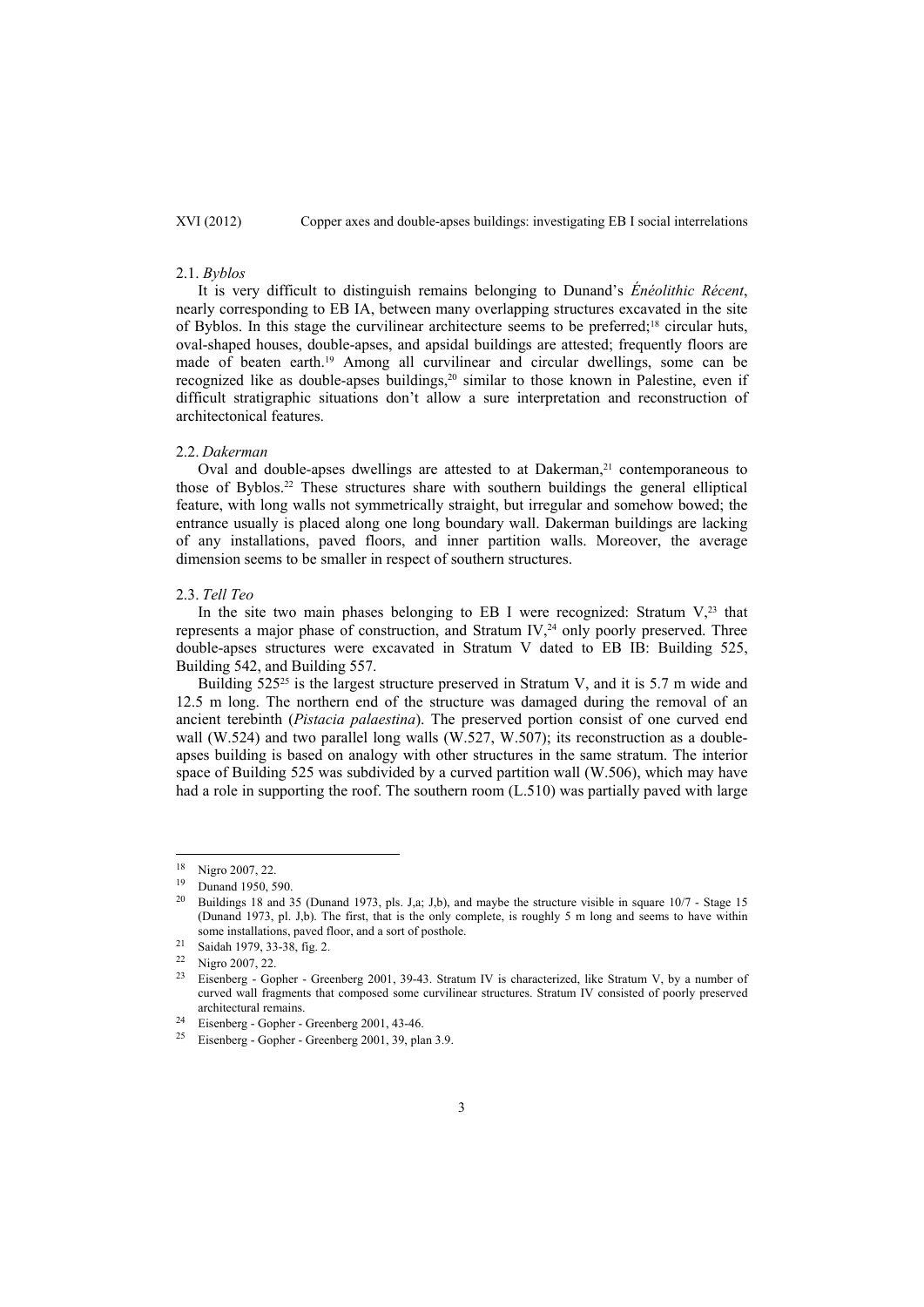slabs, in correspondence of the apse. A similar pavement was exposed in the northern room  $(L.525).^{26}$ 

Building 54227 is seven meters to south-west of Building 525, and it was preserved a somewhat greater extent. Although the southwestern part of the structure was missing, probably destroyed by Stratum IV construction activities, it could be reconstructed as a curvilinear structure, measuring 6 x 11 m. The entrance was located in the middle of northern wall (W.546). A flat step was sunk in the floor before the threshold in the courtyard. On the east, in correspondence of the eastern apse, a stone-paved area (L.517) was found; a complete GBW bowl<sup>28</sup> was found on this floor (L.517 near W.520).

Building  $557<sup>29</sup>$  was excavated only in the northern part revealing a curved edge and two parallel long walls, about 4 m apart, oriented north-south. A segment of plastered floor with crushed limestone and small pebbles was recognized. Two infant burials were found, one, Burial B2<sup>30</sup> beneath the floor, and the other, Burial B3,<sup>31</sup> under the eastern boundary wall.

#### 2.4. *Horvat Avot*

In the site of Horvat Avot a segment of apsidal wall has been recognized in association with some GBW bowl fragments,<sup>32</sup> comparable with sherds recovered at Tell Teo,<sup>33</sup> dated to EB IA.

#### 2.5. *Tell Kabri*

 $\overline{a}$ 

In Area B, a curvilinear building, Building 1118, belonging to Stratum 10 and dated to EB IA, comprising a curved wall and a partition wall, was exposed in Squares J/11-12. This partition wall (W.1108) divided the structure in correspondence of the possible apse.<sup>34</sup> A large quantity of sherds of GBW was found on floors of rooms and courtyard of Building 1118.35

In Stratum 9, dated to EB IB, in Square J/11-12 and K/11-12 a double-apses building was uncovered, Building 1057 (8.8 x 4.3 m), founded over a layer of fill covering remains of Building 1118.36 The structure of Stratum 9 has a 1 m wide entrance placed within the southern long wall, and with two steps descending into it. Three limestone column bases were aligned to the north of the longitudinal axis; they were arranged in a row, separated by

 $26$  The sole ceramic finding on the floor of this structure was represented by a red-slipped and burnished carinated bowl (Eisenberg - Gopher - Greenberg 2001, fig. 7.2:9). An infant burial, Burial B1 (Eisenberg - Gopher - Greenberg 2001, fig. 3.34), was found beneath the pavement placed in a jar whose base had been removed.<br><sup>27</sup> Eisenberg - Gopher - Greenberg 2001, 39, plan 3.9.

<sup>&</sup>lt;sup>28</sup> Eisenberg - Gopher - Greenberg 2001, 39, figs. 3.36; 7.2:1.<br><sup>29</sup> Eisenberg - Gopher - Greenberg 2001, 39, plan 3.9.<br><sup>30</sup> Eisenberg Copher - Greenberg 2001, fig. 3.27

<sup>30</sup> Eisenberg - Gopher - Greenberg 2001, fig. 3.37.

 $rac{31}{32}$  Eisenberg - Gopher - Greenberg 2001, fig. 3.38.

Braun 1981, 107-108.

<sup>33</sup> Braun 1989a, 10.

 $34$  Scheftelowitz 2002a, 23.

<sup>35</sup> Scheftelowitz 2002b, 96, fig. 5.3:1-6.

Kempinski - Niemeier 1991, fig 1.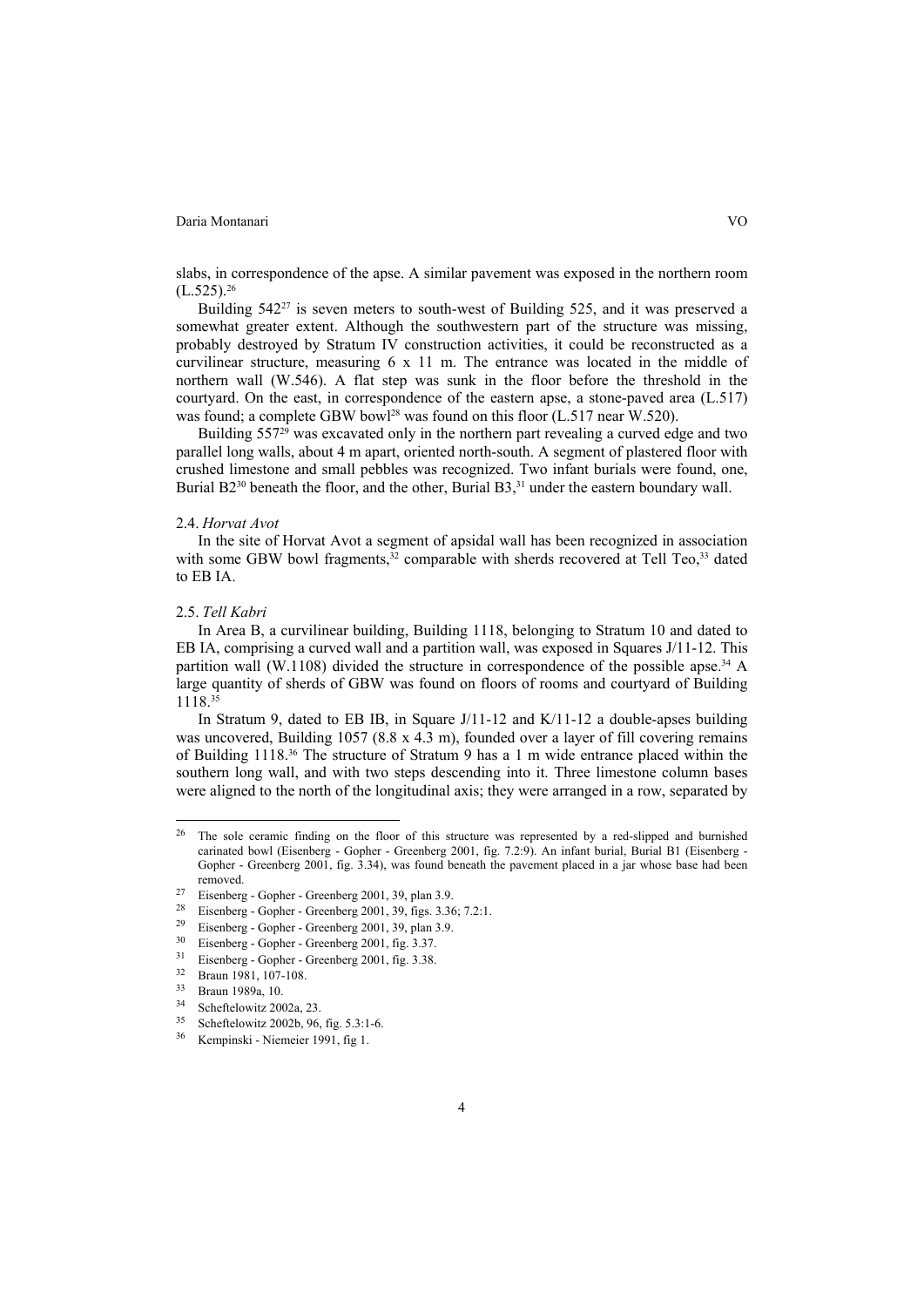almost identical distance. In the fill beneath the north-western curved boundary wall, W.1018, a jar burial was found,  $T.1107<sup>37</sup>$  Three floors were recognized; the lowest was the best preserved;38 a seal impression, with a human figure raising its arms standing next to a building, was found on the second floor.<sup>39</sup>

In the same stratum a second curvilinear structure, Building 977, was exposed, built up over an earth filling containing EB IA pottery sherds, as nearby Building 1057, but in contrast with it, Building 977 is smaller.<sup>40</sup> A chalk floor was recognized and, beneath it, a jar burial, T.1046, was found.<sup>41</sup>

#### 2.6. *Beth Ha'Emeq*

Two incomplete buildings with apsidal edges were uncovered in the site of Beth Ha'Emeg together with pottery dated to EB I, corresponding to Strata VI-III.<sup>42</sup> Among these buildings, one preserved a pillar base in correspondence of the apse; the other has the entrance opened into one long boundary wall.43 GBW bowls were recovered in layers below buildings with apses.<sup>44</sup>

#### 2.7. *Qiryat 'Ata*

Building 2 of Stratum III in the Area A of Qiryat 'Ata is dated to the initial phase of the EB IB.<sup>45</sup> It is east-west oriented and has a double-apses plan (fig. 2),<sup>46</sup> albeit the eastern wall is the only preserved circumference; the western circumference wall, in facts, was hewn out of the bedrock.<sup>47</sup> The plan is tripartite by two inner partition walls in two roughly symmetrical lateral rooms, such as in Building IIA/1 of Khirbet Khalalidya/Yiftah'el, and a central hall, furnished with a central row of four stone pillar bases.<sup>48</sup> A cache of copper

 $37$ 37 The brownish-red jar contained remains of skulls of two children and two *faïence* beads (Scheftelowitz 2002a,

<sup>29).&</sup>lt;br>
<sup>38</sup> Scheftelowitz 2002a, 25.<br>
<sup>39</sup> Kompineki 2002, 230, 24

<sup>39</sup> Kempinski 2002, 339-340. 40 Scheftelowitz 2002a, 23, 25.

<sup>41</sup> T.1046 is a multiple infant burial in a large storage jar, containing thirteen *faïence* beads and one carnelian bead, farther skeletal remains (Scheftelowitz 2002a, 29).<br>
<sup>42</sup> Frankel - Kempinski 1973, 242, pl. 66:A.<br>
<sup>43</sup> Frankel - Kempinski 1973, 242, pl. 66:A.

 $^{43}$  Enea 1996, fig. 3.

<sup>44</sup> Frankel - Kempinski 1973, 242, pl. 66:A.<br>45 Several GBW shards were recovered in

Several GBW sherds were recovered in the whole site of Qiryat 'Ata, and within Building 2 on its floors (Golani 2003, 83-88, fig. 4.2:1, 6, 9-10, 17, table 4.13).

<sup>&</sup>lt;sup>46</sup> Outer dimensions of the building are 7.15 x 18.15 m. The size, the architectural feature of this structure, and the material recovered inside it suggest a public function instead of/or in addition to a domestic one (Golani 2003, 19). Within the main hall of the building, masses of large storage pithoi were found crushed on the floor, indicating the presence of nearly 130 storage jars (Faust - Golani 2008, 218). Building 2 is almost twice in respect of near houses. It has been suggest (Faust - Golani 2008, 228-229) that this building could house the village chief, according to artifacts within the structure and to inner subdivision, differentiating a ceremonial/public part of the building from a private one, and indicating a sort of communitarian storage/redistribution. 47 Golani 2003, 19.

<sup>&</sup>lt;sup>48</sup> On the floor of the central hall were collected some GBW bowls (Golani 2003, figs. 4.2:17; 4.15:8, 12), late variants of the Early Bronze IA GBW bowls attested in the Stratum II of Khirbet Khalalidya/Yiftah'el,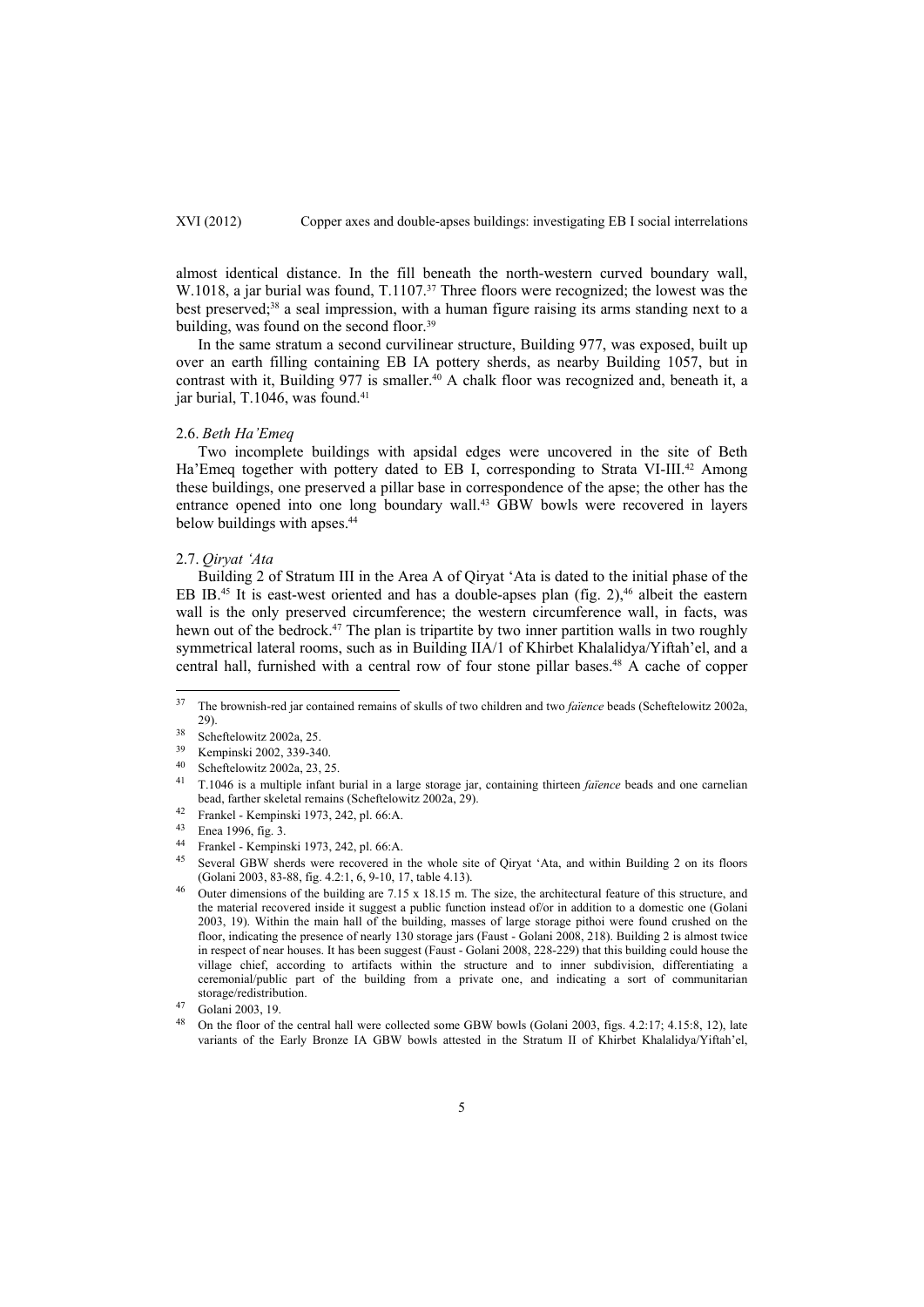tools was found close to bedrock, near the lowest course of stones directly outside the upslope northern wall of Building 2. The cache consisted of a thin, elongated, triangularshaped blade and a complete axe (fig. 12); a chisel was placed on either side of the axe. This cache was near the bottom level of this lower course with apparently all copper tools purposefully arranged and set into place, $49$  being apparently a foundation deposit.  $50$ 

## 2.8. *Khirbet Khalalidya/Yiftah'el*

Two fan-shaped copper axes were recovered at the site of Khirbet Khalalidya/Yiftah'el, inside two different and contemporaneous double-apses buildings.

Building IIA/1 of Stratum II (fig. 3) is one of the best preserved structures in the site; its double-apses plan was entirely exposed.<sup>51</sup> The building is inwardly tripartite in two lateral irregular rooms divided from the central hall by two curvilinear inner walls,  $52$  and apses were paved with stone slabs. The first axe recovered (fig.  $7:1$ ),<sup>53</sup> together with some pottery sherds, including GBW,<sup>54</sup> was on the floor related to the latest occupation of the building, corresponding to the EB IA.55

Building IIB/1 of Stratum II (fig. 4) is the largest building underneath in the site.<sup>56</sup> The plan is conformed according the double-apses type, subdivided into irregular chambers by the addition of inner curvilinear walls; numerous pottery fragments, including GBW bowls,<sup>57</sup> and the second axe (fig. 7:2) were collected inside chambers;<sup>58</sup> the axe was located immediately to the west of the inner curvilinear partition wall in correspondence of lower elevation of foundations.59

A third double-apses building of noteworthy dimensions uncovered in the site of Khirbet Khalalidya/Yiftah'el is Building  $IIA/2<sup>60</sup>$  This is placed to the south of Building IIA/1. This structure has an inner horseshoe partition wall that divided a paved area, in correspondence of the southern apse, and the main hall of the structure. The majority of

sharing with those the same kind of clay (Golani 2003, 149), and some fragmentary basalt vessels (Rowan 2003, fig. 6.4:5. 9).

 $^{49}$  Golani 2003, 23.

<sup>50</sup> Faust - Golani 2008, 218. Another two axes, dated to EB IB, were collected from the surface of the site (Fantalkin 2000, 50, figs. 17:6, 18:5-6).<br>
<sup>51</sup> The building altogether is roughly 16.5 m long and 6 m wide (Braun 1997, plan 3).<br>
<sup>52</sup> Braun 1997, 31, fig. 6:11.<br>
<sup>53</sup> Braun 1997, 31, fig. 6:11.

 $^{53}$  Braun 1997, 31, fig. 11.3:2.<br> $^{54}$  One freemontery GPW boy

<sup>54</sup> One fragmentary GBW bowl was collected inside the Building IIA/1 (Braun 1997, pl. 9.2:8).<br>55 Braun 1997, 30-31.<br>56 Braun help was the 17 m lane and 7.6 m with (Braun 1997, pln 4).

It is probably more than 17 m long and 7.5 m wide (Braun 1997, plan 4).

<sup>57</sup> Braun 1997, fig. 9.2:7.

<sup>&</sup>lt;sup>58</sup> Braun 1997, 38, fig. 11.3:1.<br><sup>59</sup> Braun 1007, 27, 20

Braun 1997, 37-39.

<sup>60</sup> Braun 1997, 31-32, fig. 6:15.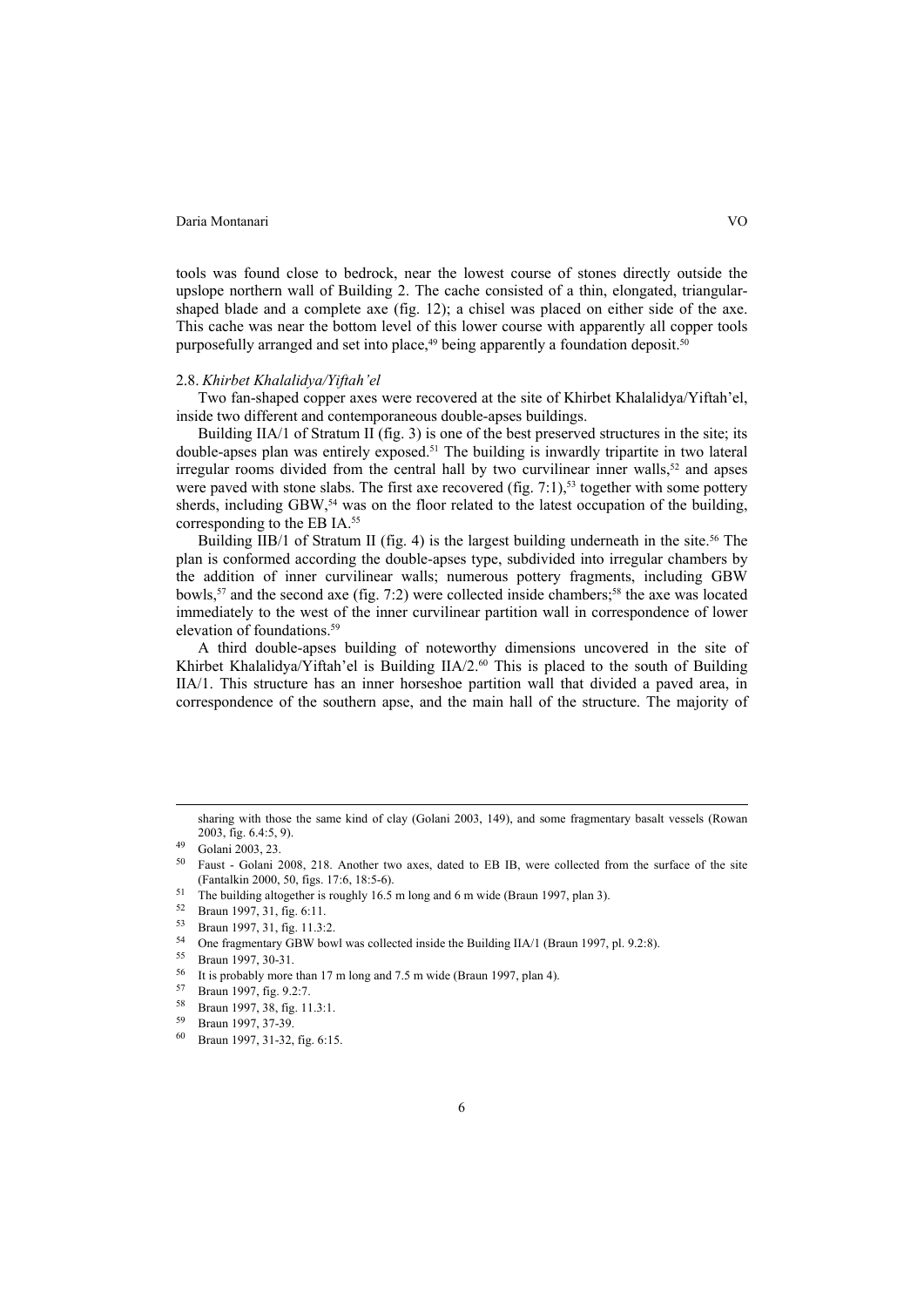potsherds were around this wall and among these were several fragments of GBW bowls,<sup>61</sup> including a portion of fenestrated bowl.<sup>62</sup>

#### 2.9. *'En Shadud*

An irregular double-apses building, within Area A in the site of 'En Shadud, $63$  dated to an advanced phase of EB I, was uncovered. This building has the entrance along its southern long boundary wall, a central row of three pillar bases, and a bench to the west nearby the entrance.<sup>64</sup> Numerous pottery fragments of GBW were recovered,<sup>65</sup> most of these belong to Goren and Zuckerman's<sup>66</sup> Family III,<sup>67</sup> and only one sherd to Family I.<sup>68</sup>

#### 2.10. *Tell el-Hosn/Beth Shan*

A double-apses structure (fig. 5), $69$  built up with flat mudbricks, was discovered in the deep sounding of the tell in Level XVI,<sup>70</sup> corresponding to EB IA.<sup>71</sup> A copper axe and an adze (fig. 10) were recovered at the southern edge of the building, close to the threshold.<sup>72</sup> Also in this case the copper items might belong to a foundation deposit.

#### 2.11. *Tell Assawir*

l

A densely built up area in Stratum GVI - GV, corresponding to general stratum III of the site, and to the early phase of EB I, in Area G, on the eastern slope of the hill, was recognized;<sup>73</sup> it is characterized by oval structures and curvilinear wall.<sup>74</sup>

In Stratum GIV, a straight wall 10 m long is exposed; this seems to be connected in its northern part to another wall non perpendicular by two large stones. They might belong to a public structure.75

<sup>61</sup> Braun 1997, pls. 9:2; 9:4:1, 3.

 $62$  Several wide-mouth pithoi were also recovered, presumably related to a storage of dry goods, but the presence of seven fragmentary bowls of GBW suggests that the storage was not the only activity of this room (Braun 1997, 32).<br><sup>63</sup> Braun 1979, 234-235, pl. 27:F.

<sup>64</sup> Braun 1985, 17, 68, figs. 5-6, 31.

<sup>65</sup> Braun 1985, 38, 41, 43, 65-66, figs. 18-19.

<sup>66</sup> Goren - Zuckerman 2000, 172.

<sup>67</sup> Braun 1985, fig. 19:1-10.

<sup>68</sup> Braun 1985, fig. 18:13. Only some sherds were recovered inside the double-apses building (Braun 1985, figs. 18:13, 19:4, 7, 9-10).<br>Initially the structure was claimed to be of apsidal form (FitzGerald 1934, 126-127; 1935, 9). Because of the

irregular exterior aspect it does not meet criteria of apsidal type; it may be considered to be more close to double-apses structures found at other sites, such as Dakerman, Khirbet Khalalidya/Yiftah'el and Khirbet Sheikh Meser/Meser, sharing with those also some architectural features, such as stone pavements (Braun 1989a, 5; 2004, 16, fig. 2:19). Altogether the building is about 9 m long and 5 m wide.<br><sup>70</sup> FitzGerald 1934, pl. III:1; FitzGerald 1935, 9.<br><sup>71</sup> Cray Burnished have are associated to this phase (FitzGarald 1935, pl. III:1

<sup>71</sup> Grey Burnished bowls are associated to this phase (FitzGerald 1935, pl. III:1-2, 4.) similar to some other recovered in contemporaneous Khirbet Khalalidya/Yiftah'el (Shalev - Braun 1997, 94). 72 FitzGerald 1934, 127.

<sup>73</sup> Yannai 2006, 55-57.

<sup>74</sup> Resembling the construction at Khirbet Khalalidya/Yiftah'el and Dakerman of EB IA.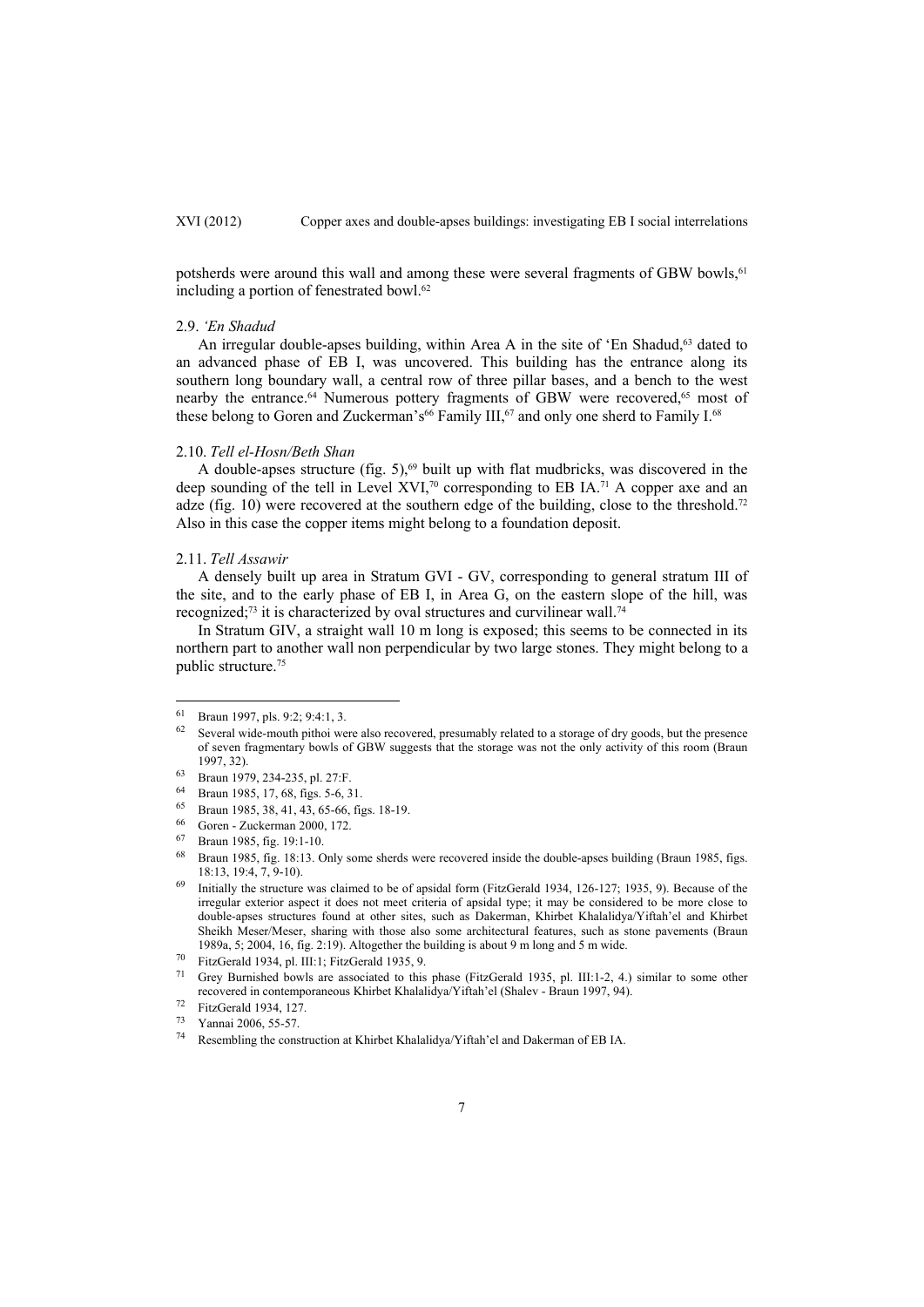GBW bowl sherds were collected in layer dated to EB IA all over the site and especially in Area G.76

#### 2.12. *Tell Jenin*

At Tell Jenin some structures related to buildings with apses, dated to EB IB, were uncovered.77 In Site 3 two different maybe double-apses buildings with fenced courtyard were exposed, characterized by two superimposed phases of use;<sup>78</sup> among these buildings, the former is excavated in its northern half; the latter is known only in a segment of a boundary wall.

#### 2.13. *Khirbet Sheikh Meser/Meser*

Some curvilinear structures belonging to Stratum II (fig. 6), dated to the beginning of EB I, were recognized at the site of Khirbet Sheikh Meser/Meser.79 More exactly, a long curvilinear wall, in the Area B, originally read such as an apsidal one, $80$  is probably the boundary wall of a double-apses building, similar to those known from Khirbet Khalalidya/Yiftah'el.<sup>81</sup> A cache of five copper axes (fig.  $8$ )<sup>82</sup> was found directly beneath the curvilinear wall of Stratum II (fig. 9), dated to the EB IA.<sup>83</sup> The cache, adjacent to and partially covered by the base of the curvilinear wall, seems to have been placed there intentionally, being a sort of foundation deposit.84 GBW bowls recovered in the site, and attributed to strata I and II, belong to Goren and Zuckerman's Family I.85

#### 2.14. *Naḥal Alexander (Kibbutz Ma'abarot)*

Surveys and excavations conducted along banks of the Alexander River showed the remains of two subsequent phases of occupation of the site of Naḥal Alexander, relative to EB I, the first one, and to Middle Bronze I, the second one.<sup>86</sup> Curvilinear wall stretches were attributed to Early Bronze I,<sup>87</sup> according also to the pottery recovered, which included Red Burnished Ware, Line-Painted Ware,<sup>88</sup> and Grey Burnished Ware.<sup>89</sup> Five axes (fig. 13)

 <sup>75</sup> Yannai 2006, 57. 76 Yannai - Lazar-Shorer - Grosinger 2006, 84-86, table 4:2, pls. 4:49, 4:61, 4:65, 4:67. 77 Salem 2006, 83.

<sup>&</sup>lt;sup>78</sup> Salem 2006, 83-84, figs. 3:12-3:15.<br><sup>79</sup> Dothan 1957, 218, fig. 1. The case of the cache of Khirbet Sheikh Meser/Meser is debated, being alternatively dated to the end of Chalcolithic (Miron 1992, 11; Shalev - Braun 1997, 94, note 4) or to the beginning of EB I, but the date for the cache to EB IA seems to be more acceptable (Golani 2003, 215). It is probable that the building recognized at Khirbet Sheikh Meser/Meser represents the most ancient building of double-apses type attested to in Southern Levant (Thompson 1969, 69).<br>
<sup>80</sup> Dothan 1957, 218. The curvilinear wall is 12 m long.<br>
<sup>81</sup> Braun 1989a, 6.<br>
22 Dothan 1957, 220.<br>
<sup>83</sup> Golani 2003, 215.<br>
<sup>84</sup> Golani 2003, 215.<br>
<sup>85</sup> Dothan 1957,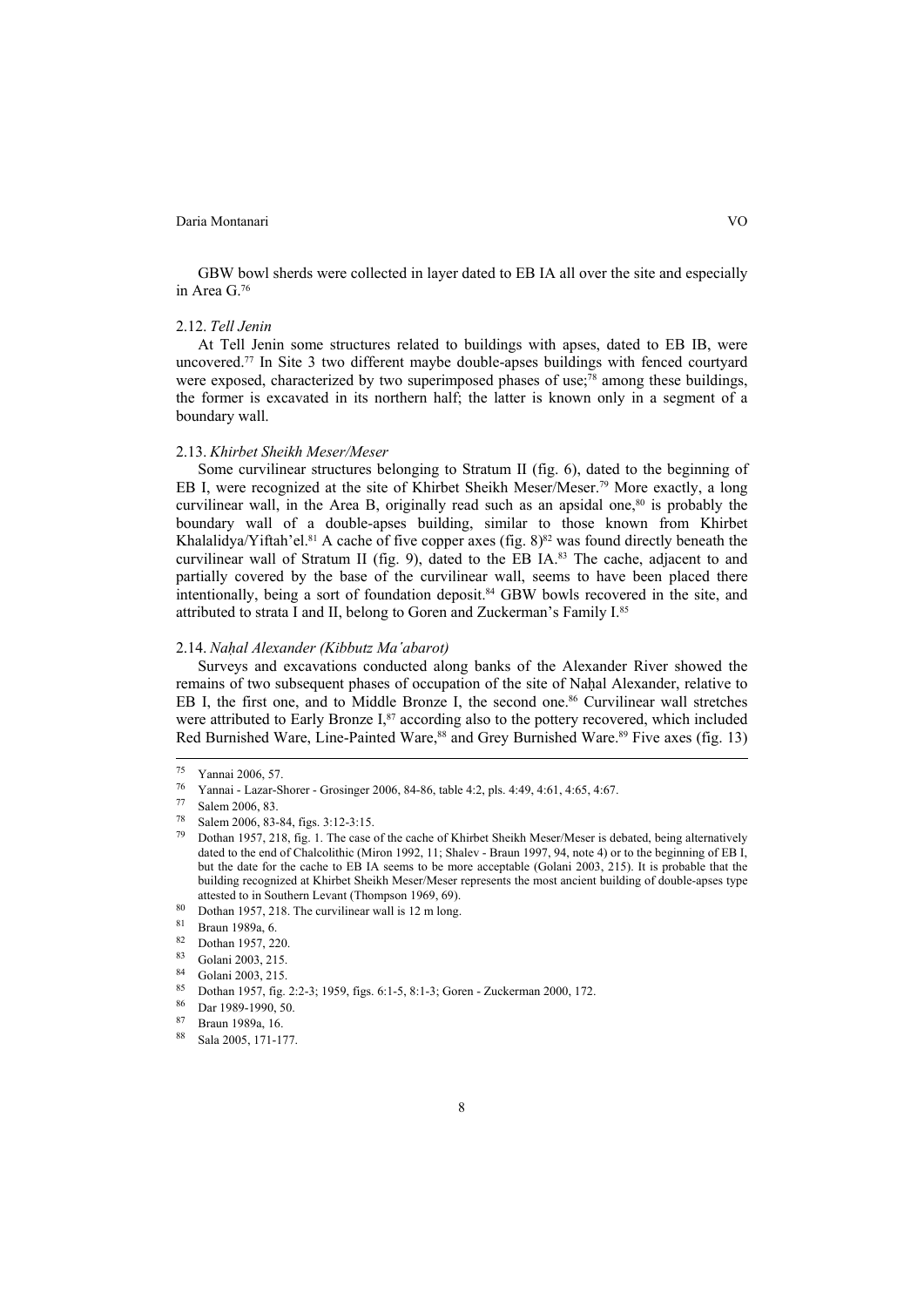were accidentally discovered during fish-pound works and, even if they were fortuitous finds, it is likely that they belonged to the EB I occupation,<sup>90</sup> considering also the pottery repertoire and contexts previously analyzed.

#### 2.15. *Azor/Yazur*

In Area  $B<sup>91</sup>$  remains of a double-apses building on stone foundation were recovered.<sup>92</sup>

#### 2.16. *Palmaḥim Quarry*

Stratum 3 is the earliest coherent stratum represented by architectural remains on the site of Palmaḥim Quarry and it is dated to EB IA.93 This phase is noteworthy for the presence of two complete double-apses buildings,<sup>94</sup> recovered in Area B, associated with ceramic fragments, including GBW bowls, closely paralleled in the northern site of Khirbet Khalalidya/Yiftah'el,<sup>95</sup> many of which belonging to Goren and Zuckerman's Family I.<sup>96</sup> Two fan-shaped copper axes (fig. 11) with other findings belonging to EB I, were collected in the site during the excavation conducted in 1988.

Unfortunately the original context of recovery of axes is unknown; but typological features of these copper weapons fit with characteristics of coeval fan-shaped axes retrieved inside double-apses buildings.

#### 2.17. *Moza*

The first settlement of the site is dated to EB  $I<sub>1</sub><sup>97</sup>$  corresponding to Stratum V. The only structure associated to this stratum is Building  $20<sup>98</sup>$  that was covered by a layer of mudbrick debris and black burnt soil, indicating that the structure was most likely destroyed by fire. Only the southern edge of Building 20 was uncovered, comprising the curvilinear wall of an apse (W.27) edge of a probable double-apses building. A segment of a slightly curved inner partition wall, formed of a single row of stones and 0.4 m wide, was also uncovered. The floor was partly paved with flat stones in correspondence of the apse.<sup>99</sup>

The pottery repertoire related to Building 20 dates back to EB I.<sup>100</sup>

 $\frac{89}{90}$  Dar 1989-1990, 50.<br>
Dar 1989-1990, 46.

<sup>91</sup> Dothan 1960, 395.<br>92 Dothan 1958, 273.

<sup>&</sup>lt;sup>93</sup> The earliest evidence for utilization of the site is dated to the Pottery Neolithic period; a later Chalcolithic occupation of the site is also recognized, although it is restricted to small deposits above the bedrock (Braun 2000, 114).<br>94 One of these buildings measures roughly 6 x 12 m (Braun 1991, fig. 20).<br>95 Braun 2000, 114. Material dated to the Early Bronze I is found also in others areas of the site suggesting the

possibility that the settlement may have extended over a considerable area (Reich 1988-1989, 144; Braun 1991, 22-23).<br>
96 Goren - Zuckerman 2000, 172.<br>
97 Eisenberg 1993, 41.<br>
98 Eisenberg 1993, plan 1.<br>
99 Eisenberg 1993, 41-42.<br>
<sup>99</sup> Eisenberg 1993, 41-42.<br>
<sup>100</sup> Curvilinear architecture indicates a connection with the no

with the culture of southern region of Southern Levant (Eisenberg 1993, 43, 47, figs. 3-4).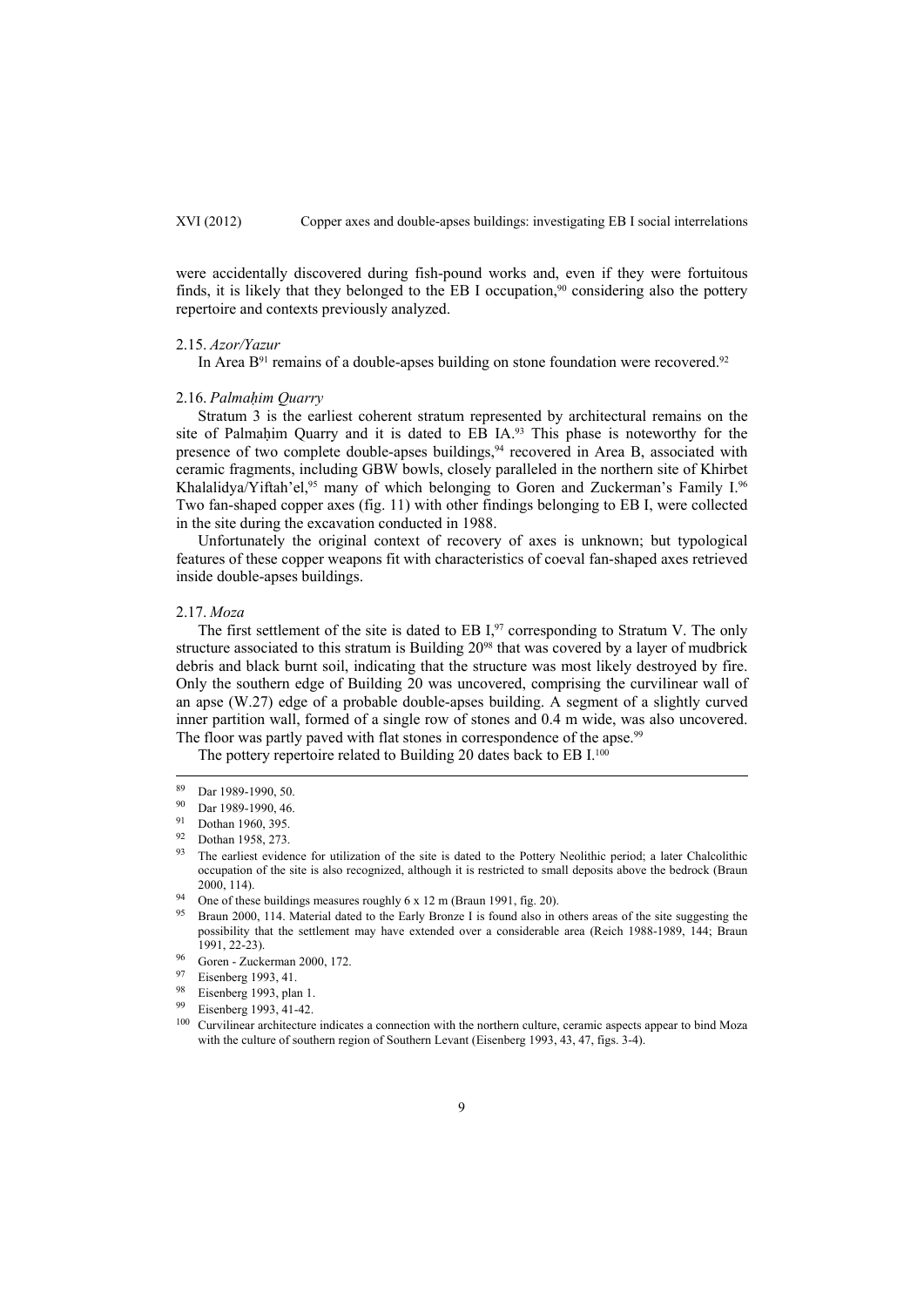### 2.18. *Ashqelon/Afridar*

Two strata dated to EB IA were discerned in Area M at Ashqelon/Afridar.101 In the northern portion of the excavated area, an oval mudbrick structure belonging to Stratum I, possibly a double-apses building, was exposed. The building is a broadroom<sup>102</sup> with a one meter wide entrance in its eastern long boundary wall. Outside the entrance, to the south, remains of a copper-melting installation were identified.103 Within the structure a beaten earth floor was recognized; the northern apse was divided into several small places, probably intended for storage.104 Along the presumed central axis of the building two postholes were distinguished.

#### 3. COMMON ARCHITECTURAL FEATURES

It might highlight that double-apses buildings have a finished plan: it is not easy feasible enlarging them by juxtaposing new rooms, being in this way probably unsuitable for domestic purposes.

Some common features among double-apses buildings can be traced:

- the floor elevation is lower in respect of outer flooring (like as at Tell Teo, Khirbet Khalalidya/Yiftah'el, 'En Shadud, Tell Kabri)
- the entrance is often opened in long boundary walls (like as at Tell Teo, Khirbet Khalalidya/Yiftah'el, Beth Ha'Emeq, 'En Shadud, Tell Kabri, Ashqelon/Afridar)
- $-$  often floors, especially within apses, are paved with flat stone (like as at Tell Teo, Khirbet Khalalidya/Yiftah'el, Moza)
- usually there is one or two inner partition walls, often in correspondence of apses and linked with some installations (like as at Tell Teo, Khirbet Khalalidya/Yiftah'el, Tell Kabri, Moza). These walls could be curvilinear and, in larger buildings, have also a static function. When inner partition walls are missing there is a central row of columns, also with static function (like as at Tell Kabri, Beth Ha'Emeq, Ashqelon/Afridar)
- Sometimes (Tell Teo, Tell Kabri) infant jar burials are under floors of double-apses buildings.

Double-apses buildings, according to dimensions, architectural features, and material repertoire, are possibly common buildings for social activities.105 Double-apses building maybe created a distinction between urban and rural settlements.<sup>106</sup>

### 4. TYPOLOGICAL ANALYSIS OF COPPER AXES

Among southern Levantine repertoire, axes dated to EB I appear to be derived from Chalcolithic prototypes;<sup>107</sup> while morphologically they share a basic trapezoidal shape,

<sup>&</sup>lt;sup>101</sup> Golani 2008, 19.<br><sup>102</sup> The structure measures 4 x 8 m (Golani 2008, 25).<br><sup>103</sup> Golani 2008, 22. Similar installation were uncovered in the site also in Area E (Golani 2004, 17-18).<br><sup>104</sup> Golani 2008, 23.<br><sup>105</sup> It ha

<sup>&</sup>lt;sup>106</sup> The curvilinear plan was abandoned because incompatible with urban plan (Kempinski 1978, 11). <sup>107</sup> Shalev - Braun 1997, 94.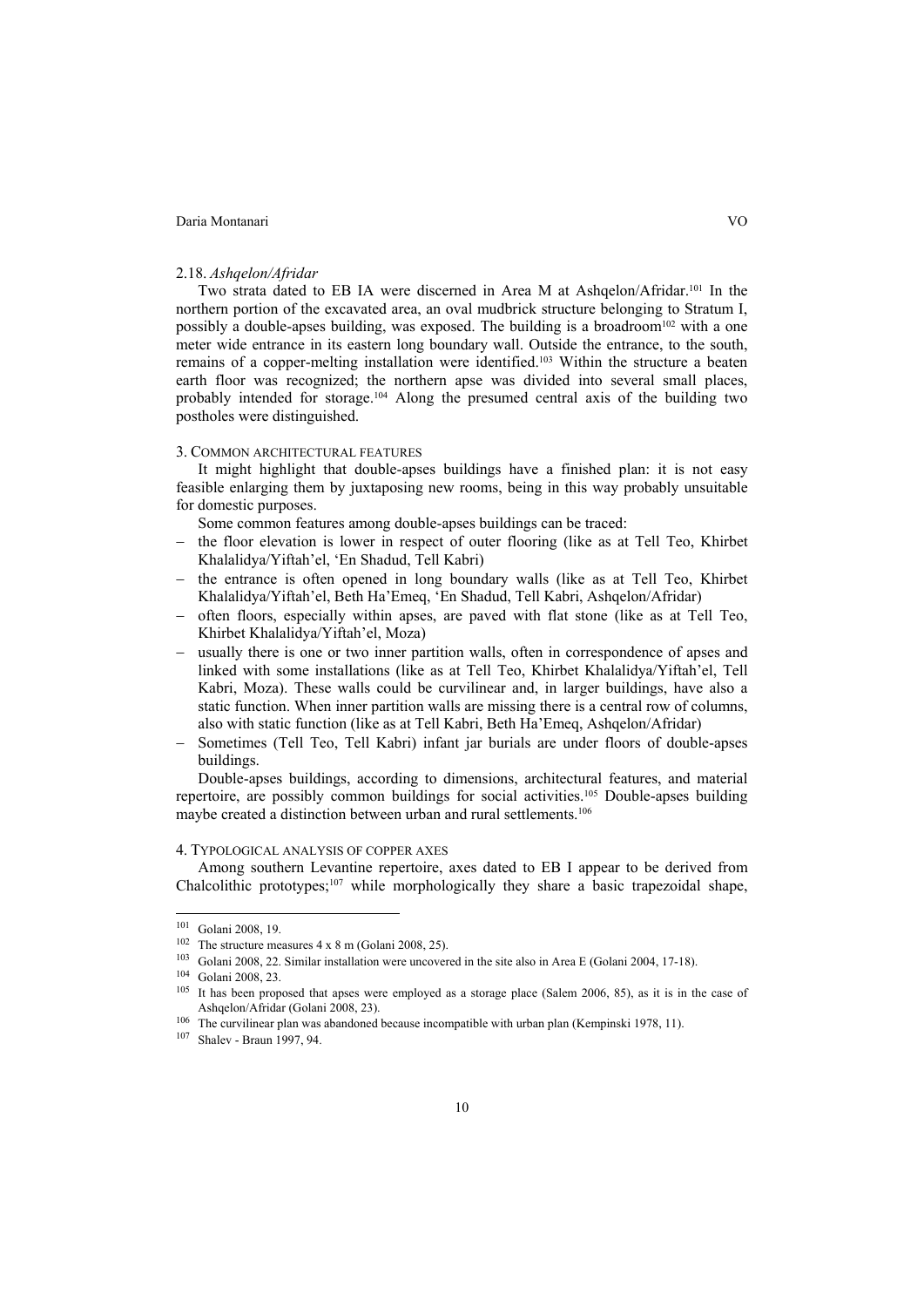those of earlier period tent to be longer and thinner, later specimens, dated to Early Bronze Age, seem to be thicker and massive with more accentuate fan-shaped blade, such as in cases of axes from Khirbet Khalalidya/Yiftah'el, Tell el-Hosn/Beth Shan, Palmahim Quarry, dated to EB IA, Qiryat 'Ata, dating back to EB IB, and Naḥal Alexander.

Axes encompassed by this analysis are characterized by a marked fan-shaped blade, thick rectangular cross-section, and biconvex longitudinal section.108 The length varies from 11 cm to 21.5 cm; the maximum width registered is 10.8 cm.109

All axes are likely made of almost pure copper,<sup>110</sup> as demonstrated by some metallographic analysis.<sup>111</sup>

Axes recovered at Khirbet Sheikh Meser/Meser (figs. 8-9)<sup>112</sup> share some features with Chalcolithic prototypes, being also one of the ancient samples attested to during EB IA. They show an elongated shape and a bulged cross-section.

Specimens from Khirbet Khalalidya/Yiftah'el (fig. 7), $^{113}$  now preserved in the Israel Museum at Jerusalem, have a fan-shaped blade with slightly bulged cross-section and biconvex longitudinal section.

Axes retrieved at Palmahim Quarry (fig. 11) are similar to those from Khirbet Khalalidya/Yiftah'el; they have a fan-shaped blade with bulged cross-section and biconvex longitudinal section.<sup>114</sup>

Weapons discovered in Level XVI at Tell el-Hosn/Beth Shan (fig. 10) show a prominent fan-shaped blade; among these two specimens only one (fig. 10:2)115 shares with previous the biconvex longitudinal section; the latter (fig. 10:1) has a thin thickness unlikely other specimens.<sup>116</sup>

<sup>&</sup>lt;sup>108</sup> The maximum thickness registered ranges from 1 to 2 cm. There is only one exception, the adze from Tell el-Hosn/Beth Shan (FitzGerald 1935, pl. III:21), that is thinner than 1 cm, however it preserves distinctive morphological features shared whit Early Bronze I axes before analyzed.<br><sup>109</sup> Specimens showing more variability in dimensions are those from Naḥal Alexander, they represent also the

biggest axes among those currently treated; the smallest axe was recovered at the site of Palmahim Quarry (Reich 1988-1989, 144, fig. 122 on the right). 110 FitzGerald 1935, 9; Dothan 1957, 220; Reich 1988-1989, 144; Shalev - Braun 1997, 93-95; Golani 2003, 22.

The Chalcolithic hoard from Nahal Mishmar (Bar-Adon 1980; Philip 1988, 197-198) consists almost entirely of copper objects, suggesting that copper was the basic medium for the production of valuable items at this

time.<br><sup>111</sup> Like as two axes from Khirbet Khalalidya/Yiftah'el and as the one analyzed from Naḥal Alexander, in which the average of copper is respectively 99.85%, 99.68% (Shalev - Braun 1997, tab. 11.2), and 99% (Dar 1989-

<sup>1990,</sup> tab.2). 112 Among five copper axes recovered at Khirbet Sheikh Meser/Meser the biggest is 19.6 cm long, 4 cm wide, and 1.2 cm thick; the smallest is 13.7 cm long, 2.7 cm wide, and 1.5 cm thick (Miron 1992, 11). <sup>113</sup> The first (fig. 6:1; Shalev - Braun 1997, fig. 11.3:2) is 12 cm long, 5.2 cm wide, 1.4 cm thick and weights 403

g. The second (fig. 6:2; Shalev - Braun 1997, fig. 11.3:1) is  $12.6$  cm long,  $7$  cm wide, 1.4 cm thick, and weights 492 g.

<sup>&</sup>lt;sup>114</sup> The first (fig. 10:1; Reich 1988-1989, 144, fig. 122) is 10.9 cm long, 4.1 cm wide, 1 cm thick. The second (fig. 10:2; Reich 1988-1989, 144, fig. 122) is 13.7 cm long, 6.2 cm wide, 1.4 cm thick.

<sup>&</sup>lt;sup>115</sup> The axe is 13.5 cm long, 6.4 cm wide, and 1.3 thick (FitzGerald 1935, tav. III:23).<br><sup>116</sup> The axe is 16 cm long, 6.6 cm wide, and 0.6 cm thick (FitzGerald 1935, tav. III:21).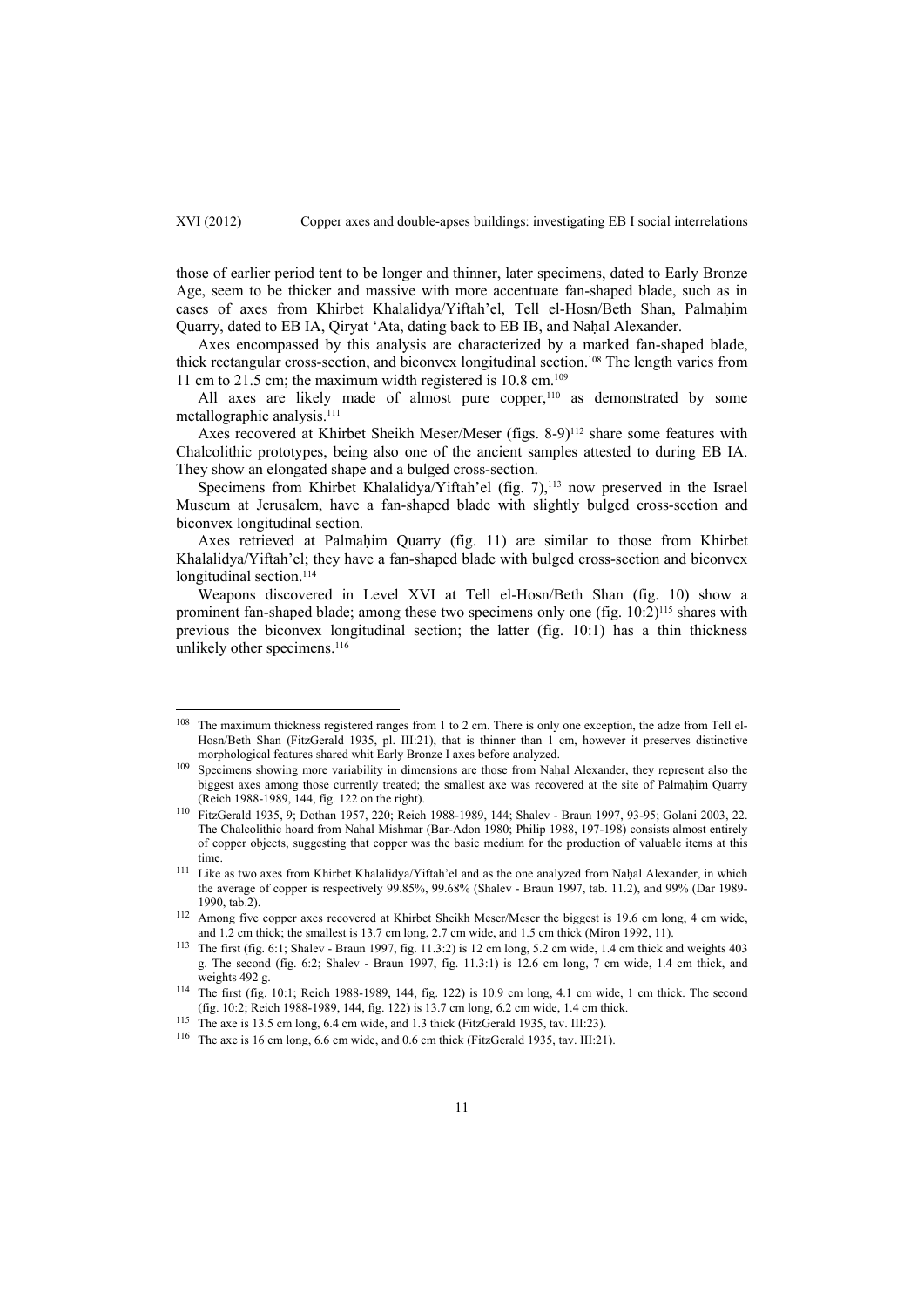The axe recovered at Qiryat 'Ata (fig. 12) is similar to those from Khalalidya/Yiftah'el and Palmahim Quarry, with a fan-shaped blade with slightly bulged cross-section and biconvex longitudinal section.

Axes retrieved at Naḥal Alexander (fig. 13) conversely to other specimens cited, are larger and show an expanded and prominent fan-shaped blade.<sup>117</sup>

# 5. GREY BURNISHED WARE118

At Tell Teo GBW bowls were retrieved in Strata V and IV, both phases attributed to EB I, and they belong to Family I. GBW bowls from Horvat Avot<sup>119</sup> are attributed to the same family, and they are directly comparable to those from Tell Teo.<sup>120</sup>

At Kabri a large quantity of sherds of GBW was found on floors of double-apses Building 1118,<sup>121</sup> belonging to Family I, and dating to EB IA.

GBW bowls were attributed to strata VI-III at the site of Beth Ha'Emeq and their form fit with Family  $I<sub>122</sub>$  although typologically they seem to be unique.<sup>123</sup> Several pottery fragments of GBW were recovered at 'En Shadud,<sup>124</sup> most of these belong to Family III,<sup>125</sup> and only one sherd to Family I.126 At Tell Umm Hammad esh-Sharqiya, in some cases GBW bowls attested to fit with Wright's Type  $1,127$  Type  $2,128$  and Type  $3,129$  in other cases it seems that some bowls are a sort of combination between Type 2 and 3.130 At Khirbet Munhata/Horvat Minha some GBW sherds, comparable to the repertoire from Tell el-

<sup>117</sup> Among five axes, one axe (fig. 13:1; Dar 1989-1990, 46, fig. 2) is 23 cm long, 10.8 cm wide, and 1.6 cm thick; another (fig. 13:2; Dar 1989-1990, 46, fig. 3) is 21.3 cm long, 10 cm wide, and 1.5 cm thick.

<sup>&</sup>lt;sup>118</sup> Grey Burnished Ware, occurring nearly in all sites previously cited, was identified at first by G.E. Wright (1937, 42-44) like as Esdraelon Ware. Subsequently Wright (1958, 37-45) distinguished four principal types (Type 1-4), establishing that Type 1 basically is representative of EB IA, and Types 3 and 4, the latest types to spread, are hallmarks of EB IB, and that GBW is indicative of the EB I stages in Northern Palestine, and contemporary to the Red Burnished and Line Painted Wares of southern EB I sites. A new typological and technological classification was made by Goren and Zuckerman (2000, 165-182), recognizing four major families (Family I-IV), mainly corresponding to Wright's types, highlighting that GBW was manufactured locally with a regionalized distribution. Therefore Family I, III and IV were produced mainly, but not only, in the area of the Jezreel Valley, and its subsidiary valleys; additional smaller places of production for Families III and IV can be located in the western Galilee and the central Jordan Valley, suggesting that manufacture of these vessels was less centralized than the manufacture of Family I (Goren - Zuckerman 2000, 175, 179-182).<br>
<sup>119</sup> Braun 1981, 107-108.<br>
<sup>120</sup> Braun 1989a, 10.<br>
<sup>120</sup> Scheftelowitz 2002b, 96, fig. 5.3:1-6.<br>
<sup>121</sup> Scheftelo

the bowls of Stratum III, found within and around curvilinear buildings, are characterized by a 'degenerated'

grey slip (Goren - Zuckerman 2000, 171).<br>
<sup>124</sup> Braun 1985, 38, 41, 43, 65-66, figs. 18-19.<br>
<sup>125</sup> Braun 1985, fig. 19:1-10; Goren - Zuckerman 2000, 172.<br>
<sup>126</sup> Braun 1985, fig. 18:13. Only some sherds were recovered insid

<sup>127</sup> Leonard 1992, pl. 24:1, 4-5.<br>
128 Leonard 1992, pl. 23:26.<br>
129 Leonard 1992, pl. 23:9.<br>
130 Leonard 1992, pls. 23:25, 27; 24:2.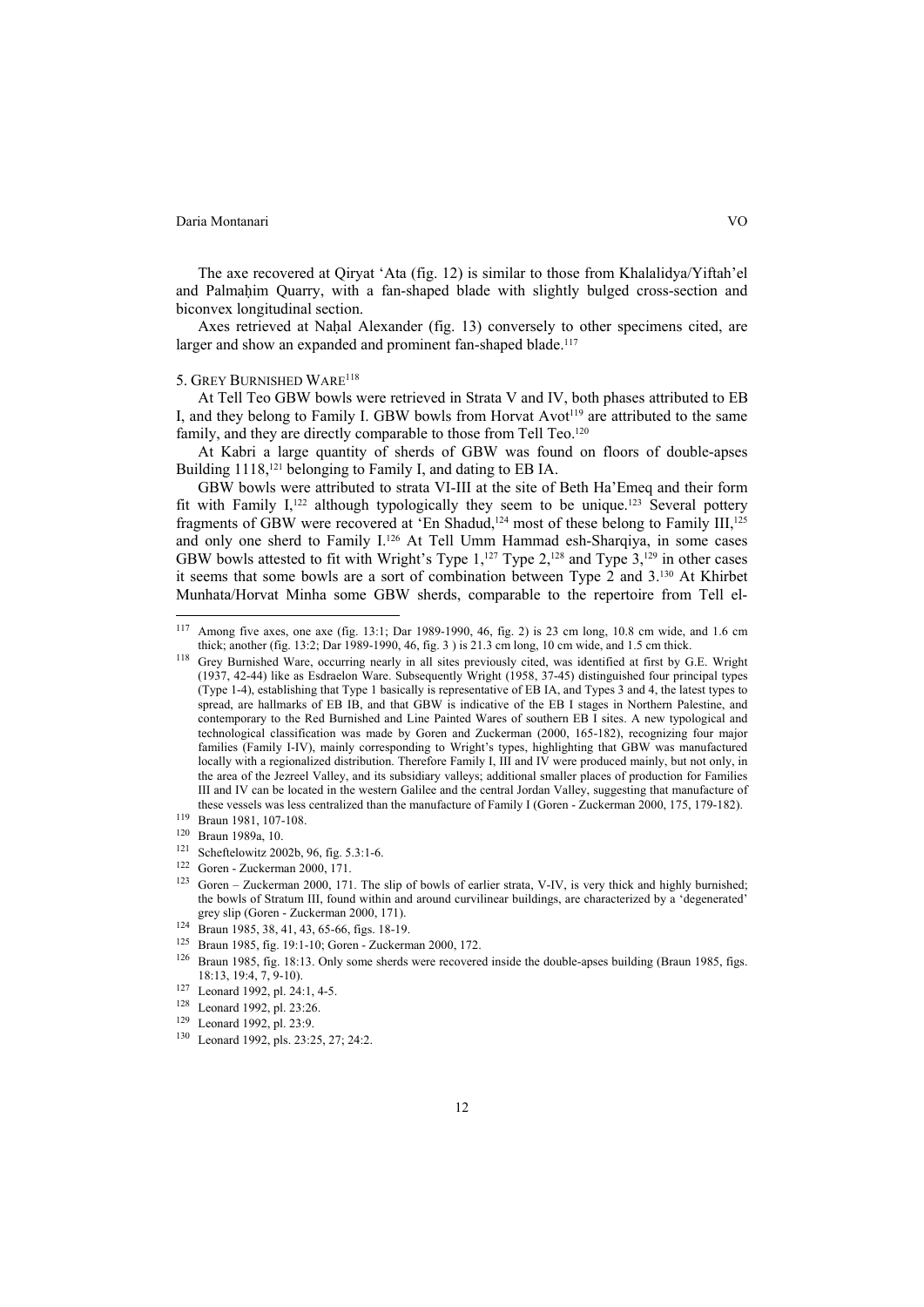Hosn/Beth Shan, were recovered in layers belonging to phase 1.131 At Tell Assawir several sherds of GBW bowl were recovered in Area G, Level III, within the curvilinear building; they belong to Family  $I<sub>132</sub>$  and to Family III.<sup>133</sup>

GBW bowls (fig. 14) are attested to in sites like as Qiryat 'Ata, Khirbet Khalalidya/Yiftah'el, Tell el-Hosn/Beth Shan, Khirbet Sheikh Meser/Meser, Naḥal Alexander,<sup>134</sup> and Palmaḥim Quarry, where copper axes were uncovered in connection with double-apses buildings,135 especially in the case of Khirbet Khalalidya/Yiftah'el, where a GBW bowl and a copper axe laid on the same floor of Building IIA/1.

GBW bowls recovered at Khirbet Khalalidya/Yiftah'el,136 Tell el-Hosn/Beth Shan,137 Khirbet Sheikh Meser/Meser,<sup>138</sup> and Palmaḥim Quarry<sup>139</sup> belong to Family I (fig. 14:1-8) and dated to EB IA. These bowls are characterized usually by a lustrous slip, decoration with flat individual knobs, or a crown of linked shallow knobs, pronounced carination in the middle of the body. The slip color ranges from pale yellow through grey to black. The clay is usually buff. This family has been broken in two subfamilies: simple bowls, and bowls in fenestrated pedestal.140

GBW bowls uncovered at Qiryat 'Ata belong to Family III (fig. 14:9-12), except that in the case of one rim fragment that probably belong to Family I (fig.  $14:8$ ),<sup>141</sup> and dated to EB IB;142 a GBW bowl was retrieved on the floor related to the cache in Building 2. Family III includes deep bowls with a thickened rim, sharp carination and no outer decoration. The slip is usually thin and tends to peel off. The clay is generally buff, rich in dark basaltic inclusions.143

# 6. COPPER AXES, DOUBLE-APSES BUILDINGS, AND GREY BURNISHED WARE: A CASE OF **STUDY**

The presence of GBW144 among the pottery repertoire of double-apses buildings is noteworthy. Considering that GBW bowls functioned more as a decorative or evensocially-related artefacts, than as an every-day serving bowls,<sup>145</sup> the association of this kind of pottery with curvilinear buildings, in which copper axes were recovered, allows the

<sup>&</sup>lt;sup>131</sup> Perrot 1963, 561.<br>
<sup>132</sup> Yannai 1999, 210; Yannai - Lazar-Shorer - Grosinger 2006, pl. 4:67:7-10.<br>
<sup>133</sup> Yannai - Lazar-Shorer - Grosinger 2006, pl. 4:67:1-6.<br>
<sup>134</sup> Unfortunately the presence of GBW in this site is Building IIB/1 (Braun 1997, fig. 9:2:7); Goren - Zuckerman 2000, 173.<br>
<sup>137</sup> FitzGerald 1935, pl. III:1-2, 4.<br>
<sup>138</sup> Dothan 1957, fig. 2:2-3; 1959, figs. 6:1-5, 8:1-3; Goren - Zuckerman 2000, 172-173.<br>
<sup>139</sup> Braun 2000, 11

<sup>&</sup>lt;sup>144</sup> Nigro 2006, 10-11.<br><sup>145</sup> Goren - Zuckerman 2000, 176.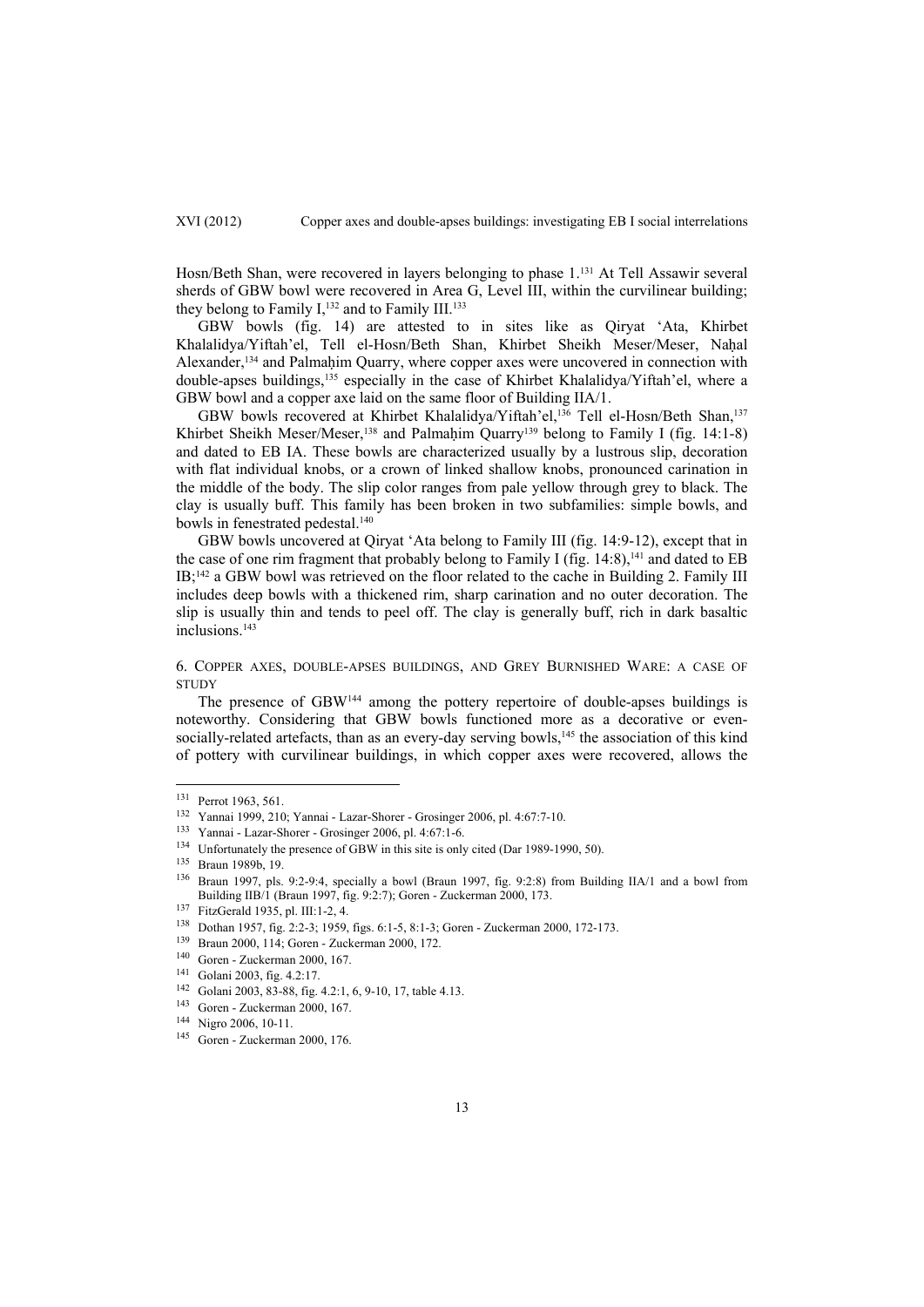interpretation of those structures as communitarian buildings,<sup>146</sup> more than simply and merely domestic units, and encourages, furthermore, the interpretation of such weapons as a community goods with a some kind social meaning.

Therefore, the interpretation of EB I copper axes in these terms, having metal weapons a special value in virtue of complex system of production and rarity of raw material, seems likely, considering, on one side, the close relation with double-apses building,<sup>147</sup> and their noteworthy dimensions, and, on the other side, the association with a specific ceramic repertoire, placing itself in direct connection with previous Chalcolithic tradition.148

#### **REFERENCES**

#### BAR-ADON, P.

1980 *The Cave of Treasure, the finds from the caves at Nahal Mishmar* (Israel Exploration Society), Jerusalem 1980.

# BRAUN, E.

- 1979 'En Shadud: *Israel Exploration Journal* 29 (1979), pp. 234-235.
- 1981 Khirbet 'Avot: *Israel Exploration Journal* 31 (1981), pp. 107-108.
- 1985 *'En Shadud. Salvage Excavations at a Farming Community in the Jezreel Valley, Israel* (British Archaeological Reports. International Series 249), Oxford 1985.
- 1989a The Problem of the Apsidal House: New Aspects of Early Bronze I Domestic Architecture in Israel, Jordan, and Lebanon: *Palestine Exploration Quarterly* 121 (1989), pp. 1-43.
- 1989b The Transition from the Chalcolithic to the Early Bronze Age I in Northern Israel and Transjordan: Is There a Missing Link?: P. DE MIROSCHEDJI (ed.), *L'Urbanisation de la Palestine à l'âge du Bronze ancien. Bilan et perspectives des recherches actuelles. Actes du Colloque d'Emmaüs (20-24 octobre 1986)* (British Archaeological Reports. International Series 527), Oxford 1989, pp. 7-27.
- 1991 Palmaḥim, Quarry 1989/1990: *Exploration and Survey in Israel* 10 (1991), pp. 21-23.
- 1997 *Khirbet Khalalidya/Yiftah'el. Salvage and Rescue Excavations at a Prehistoric Village in Lower Galilee, Israel* (Israel Antiquities Authority Reports 2), Jerusalem 1997.
- 2000 Area G at Afridar, Palmahim Quarry 3 and the Earliest Pottery of Early Bronze Age I: Part of the 'Missing Link': G. PHILIP - D. BAIRD (eds.), *Ceramics and Change in the Early Bronze Age of the Southern Levant* (Levantine Archaeology 2), Sheffield 2000, pp. 113- 128.
- 2004 *Early Beth Shan (Strata XIX-XIII): G. M. FitzGerald's Deep cut on the Tell* (University Museum Monograph 121), Philadelphia 2004.

DE CONTENSON, H.

 $\overline{a}$ 

1960 Three Soundings in the Jordan Valley: *Annual of the Department of Antiquities of Jordan* IV-V (1960), pp. 12-98.

<sup>146</sup> Nigro 2005, 123; Nigro 2007, 18; Faust - Golani 2008, 228-229. 147 Common value of this kind of buildings is stressed otherwise, in sites where were not recovered metal weapons, like as at Tell Kabri, where a seal impression with a human figure raising its arms standing next to a building, like as at Tell Teo and Tell Kabri, where some infant burials were found beneath floors. 148 Braun 1989b, 20; Nigro 2003, 65.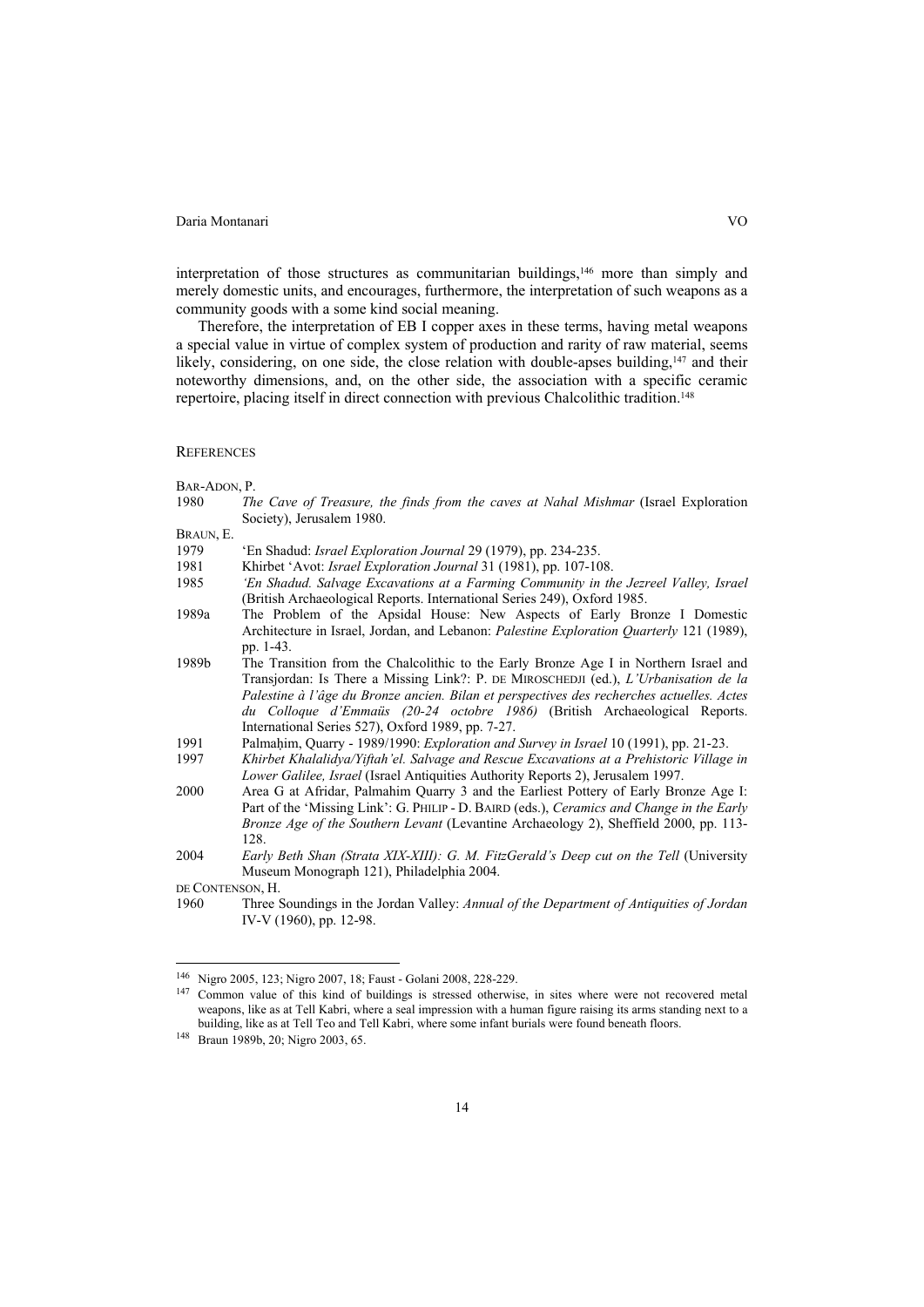| (VI (2012) |  |
|------------|--|
|            |  |

1961 Remarques sur le Chalcolithique Récent de Tell esh Shuna: *Revue Biblique* 68 (1961), pp. 546-556.

DAR, S.

1989-1990 Axes from the Early Bronze Age at a Site Near Nahal Alexander: *Bulletin of the Anglo-Israel Archaeological Society* 9 (1989-1990), pp. 46-52.

DOTHAN, M.

- 1957 Excavations at Meṣer, 1956. Preliminary Report on the First Season: *Israel Exploration Journal* 7 (1957), pp. 217-228.
- 1958 Azor: *Israel Exploration Journal* 8 (1958), pp. 272-274.
- 1959 Excavations at Meser, 1957: *Israel Exploration Journal* 9 (1959), pp. 13-29
- 1960 Azor: *Revue Biblique* 67 (1960), pp. 395-396.
- DUNAND, M.
- 1950 Chronologie des plus anciennes installations de Byblos: *Revue Biblique* 57 (1950), pp. 583-603.
- 1973 *Fouilles de Byblos. Tome V. L'architecture, les tombes, le matériel domestique, des origines néolithiques à l'avènement urbain*, Paris 1973.

EISENBERG, E.

- 1993 A Settlement from the Beginning of the Early Bronze Age I at Moza: *'Atiqot* 22 (1993), pp. 41-48.
- EISENBERG, E. GOPHER, A. GREENBERG, R.
- 2001 *Tel Te'o. A Neolithic, Chalcolithic, and Early Bronze Age Site in the Ḥula Valley* (Israel Antiquities Authority 13), Jerusalem 2001.
- ENEA, A.
- 1996 Per una rilettura delle abitazioni palestinesi a pianta curvilinea del Bronzo Antico I: *Vicino Oriente* 10 (1996), pp. 85-103.
- ENGBERG, R.M. SHIPTON, G.M.
- 1934 *Notes on the Chalcolithic and Early Bronze Age Pottery of Megiddo* (Studies in the Ancient Oriental Civilization 10), Chicago 1934.

FANTALKIN, A.

- 2000 A Salvage Excavation at an Early Bronze Age Settlement on Ha-Shophtim Street, Qiryat 'Ata: *Tel Aviv* 27 (2000), pp. 28-56.
- FAUST, A. GOLANI, A.
- 2008 A Community in Transition: The Early Bronze Age Site of Qiryat Ata as a Test Case: *Tel Aviv* 35 (2008), pp. 215-243.
- FISHER, P.M.
- 2008 *Tell Abu al-Kharaz in the Jordan Valley. Volume I: The Early Bronze Age* (Österreichische Akademie der Wissenschaften Denkschriften der Gesamtakademie 48), Wien 2008.
- FITZGERALD, G.M.
- 1934 Excavations at Beth Shan in 1933: *Palestine Exploration Fund. Quarterly Statement* 67 (1934), pp. 123-134.
- 1935 Beth Shan: Earliest Pottery: *The Museum Journal* 24 (1935), pp. 5-22.
- FRANKEL, R. KEMPINSKI, A.
- 1973 Bet Ha-'Emeq: *Israel Exploration Journal* 23 (1973), pp. 242-243.
- GIBSON, S. IBBS, B. KLONER, A.
- 1991 The Safat Project of Landscape Archaeology in the Judean Hills: A Preliminary Report on Four Seasons of Survey and Excavation (1987-89): *Levant* 23 (1991), pp. 29-54.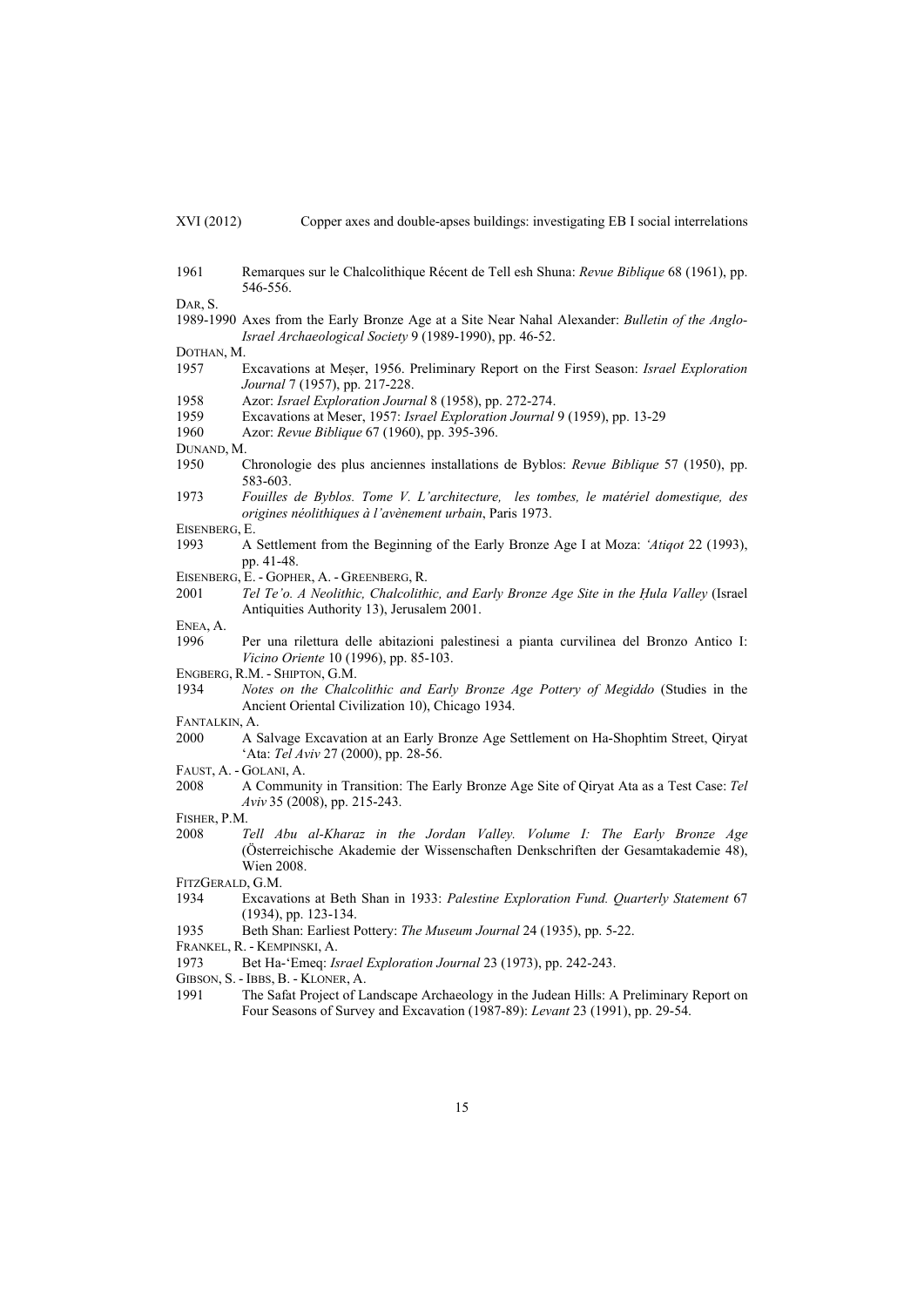|  | GLUECK. N. |  |
|--|------------|--|
|--|------------|--|

- 1951 *Explorations in Eastern Palestine, IV, Part I* (Annual of the American Schools of Oriental Research 25-28), New Haven 1951.
- GOLANI, A.
- 1999 New Perspectives on Domestic Architecture and the Initial Stages of Urbanization in Canaan: *Levant* 31 (1999), pp. 123-133.
- 2003 *Salvage Excavations at the Early Bronze Age Site of Qiryat Ata* (Israel Antiquities Authority Reports 18), Jerusalem 2003.
- 2004 Salvage Excavations at the Early Bronze Age Site of Ashqelon, Afridar Area E: *'Atiqot* 45 (2004), pp. 9-62.
- 2008 The Early Bronze Age Site of Ashqelon, Afridar Area M: *'Atiqot* 60 (2008), pp. 18-51.
- GOREN, Y. ZUCKERMAN, S.
- 2000 An Overview of the Typology, Provenance and Technology of the Early Bronze Age I 'Grey Burnished Ware': G. PHILIP - D. BAIRD (eds.), *Ceramics and Change in the Early Bronze Age of the Southern Levant* (Levantine Archaeology 2), Sheffield 2000, pp. 165- 182.
- GUSTAVSON-GAUBE, C.
- 1985 Tell esh-Shuna North 1984: A Preliminary Report: *Annual of the Department of Antiquities of Jordan* XXIX (1985), pp. 43-88.
- HELMS, S.W.
- 1984 Excavations at Tell Umm Hammad esh-Sharqiya in the Jordan Valley, 1982: *Levant* 16 (1984), pp. 35-54.
- 1986 Excavations at Tell Um Hammad, 1984: *Levant* 18 (1986), pp. 25-50.
- HESTRIN, R. TADMOR, M.
- 1963 A Hoard of Tools and Weapons from Kfar Monash: *Israel Exploration Journal* 13 (1963), pp. 265-288.
- KEMPINSKI, A.
- 1978 *The Rise of an Urban Culture: the Urbanization of Palestine in the Early Bronze Age, 3000-2150 B.C.* (Israel Ethnographic Society 4), Jerusalem 1978.
- 2002 Miscellaneous Seals and Seal Impressions: N. SCHEFTELOWITZ R. OREN (eds.), *Tel Kabri: The 1986-1993 Excavations* (The Emery and Claire Yass Publications in Archaeology. Monograph Series of the Institute of Archaeology of Tel Aviv University 20), Tel Aviv 2002, pp. 339-340.
- KEMPINSKI, A. NIEMEIER, W.D.
- 1991 Tel Kabri, 1989-1990: *Israel Exploration Journal* 41 (1991), pp. 188-194.
- LANKESTER HARDING, G.
- 1954 Vallée du Jordain: *Revue Biblique* 61 (1954), pp. 560-561.
- LEONARD, A.JR.
- 1992 *The Jordan Valley Survey, 1953: Some Unpublished Soundings Conducted by James Mellaart* (Annual of American Schools of Oriental Research 50), Winona Lake 1992.
- MARQUET-KRAUSE, J.
- 1949 *Les Fouilles de 'Ay (Et-Tell) 1933-1935* (Institut Français d'Archéologie de Beyrouth. Bibliothèque Archéologique et Historique XLV), Paris 1949.
- MAZAR, A. ROTEM, Y.
- 2009 Tel Beth Shan During the EB IB Period: Evidence for Social Complexity in the Late 4th Millennium BC: *Levant* 41 (2009), pp. 131-153.
- MIRON, E.
- 1992 *Axes and Adzes from Canaan* (Prähistorische Bronzefunde 9), Stuttgart 1992.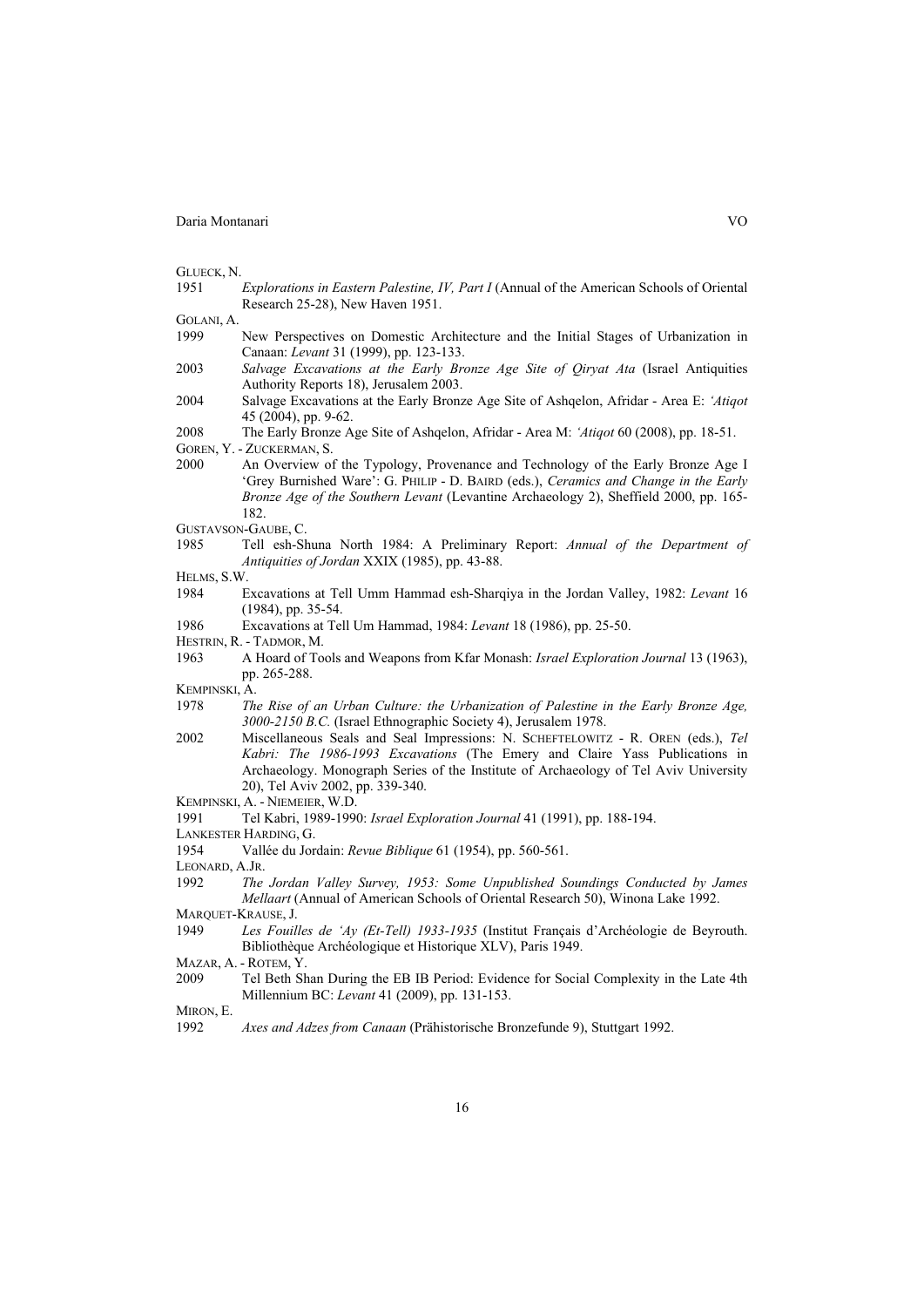- NICOLLE, C. BRAEMER, F.
- 2012 Settlement Networks in the Southern Levant in the Mid 4<sup>th</sup> Millennium BC: Sites with Double-Apses Houses in the Leja Area of the Southern Syria During the EBA IA: *Levant* 44 (2012), pp. 1-16.

NIGRO, L.

- 2003 Dal rame al bronzo (senza trascurare l'oro e l'argento). La metallurgia e la nascita delle città-stato in Siria e Palestina nel III millennio a.C.: G. CAPRIOTTI VITOZZI (ed.), *L'uomo, la pietra, i metalli. Tesori della terra dal Piceno al Mediterraneo*, San Benedetto del Tronto 2003, pp. 62-69.
- 2005 *Tell es-Sultan/Gerico. Alle soglie della prima urbanizzazione: il villaggio e la necropoli del Bronzo Antico I (3300 - 300 a.C.)* (Rome «La Sapienza» Expedition to Palestine and Jordan 1), Roma 2005.
- 2006 Alcuni vasi del Bronzo Antico I (3300-3000 a.C.) in Ceramica grigia lustrata dalla necropoli di Gerico nei Musei Vaticani: *Bollettino dei Monumenti, Musei e Gallerie Pontificie* XXV (2006), pp. 7-32.
- 2007 Aside the Spring: Byblos and Jericho from Village to Town in the Second Half of  $4<sup>th</sup>$ Millennium BC: L. NIGRO (ed.), *Byblos and Jericho in the Early Bronze Age I. Social Dynamics and Cultural Interactions* (Rome «La Sapienza» Expedition to Palestine and Jordan 4), Roma 2007, pp. 1-45.

1963 Munhata: *Revue Biblique* 70 (1963), pp. 560-563.

PHILIP, G.

1988 Hoards of the Early and Middle Bronze Ages in Levant: *World Archaeology* 20 (1988), pp. 190-208.

REICH, R.

1988-1989 Palmaḥim: *Exploration and Survey in Israel* 7-8 (1988-1989), p. 144.

ROWAN, Y.M.

2003 The Groundstone Assemblage: A. GOLANI, *Salvage Excavations at the Early Bronze Age Site of Qiryat Ata* (Israel Antiquities Authority Reports 18), Jerusalem 2003, pp. 183-202.

SAIDAH, R.

1979 Fouilles de Sidon - Dakerman: L'agglomération chalcolithique: *Berytus* 27 (1979), pp. 29-55.

SALA, M.

2005 Le produzioni ceramiche gerichiote del Bronzo Antico I: materiali stratificati provenienti dal tell: L. NIGRO, *Tell es-Sultan/Gerico. Alle soglie della prima urbanizzazione: il villaggio e la necropoli del Bronzo Antico I (3300 - 300 a.C.)* (Rome «La Sapienza» Expedition to Palestine and Jordan 1), Roma 2005, pp. 167-178.

SALEM, H.J.

2006 *Early Bronze Age Settlement System and Village Life in the Jenin Region/Palestine. A Study of Tell Jenin Stratigraphy and Pottery Traditions* (https://openaccess.leidenuniv.nl/handle/1887/4360).

SCHEFTELOWITZ, N.<br>2002a Stratigra

- 2002a Stratigraphy, Architecture and Tombs. Area B: N. SCHEFTELOWITZ R. OREN (eds.), *Tel Kabri: The 1986-1993 Excavations* (The Emery and Claire Yass Publications in Archaeology. Monograph Series of the Institute of Archaeology of Tel Aviv University 20), Tel Aviv 2002, pp. 19-29.
- 2002b Pottery. Early Bronze Age: N. SCHEFTELOWITZ R. OREN (eds.), *Tel Kabri: The 1986- 1993 Excavations* (The Emery and Claire Yass Publications in Archaeology. Monograph

PERROT, I.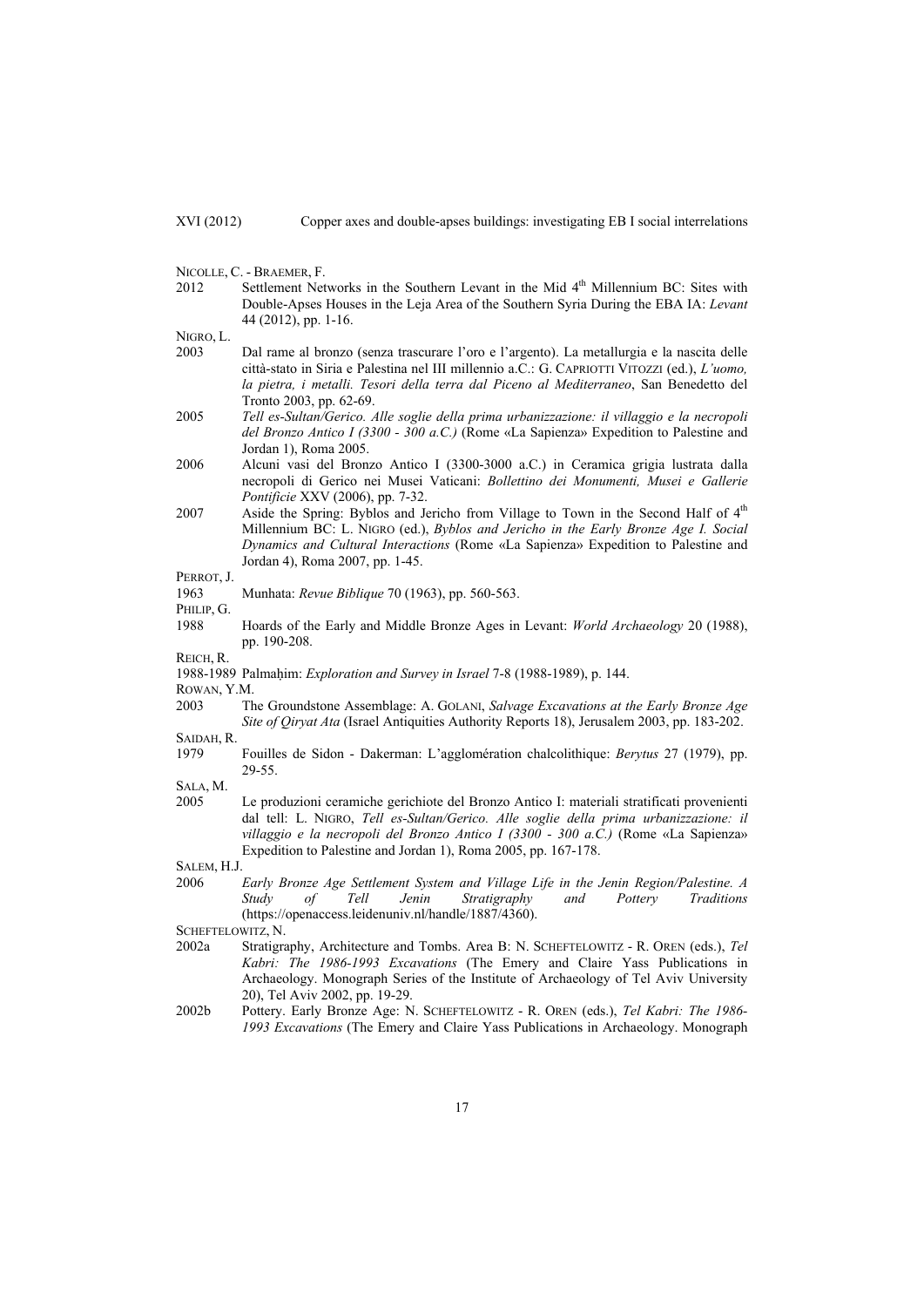Series of the Institute of Archaeology of Tel Aviv University 20), Tel Aviv 2002, pp. 96- 108.

- SHALEV, S.L. BRAUN, E.
- 1997 The Metal Objects from Yiftah'el II: E. BRAUN (ed.), *Yiftah'el. Salvage and Rescue Excavations at Prehistoric Village in Lower Galilee, Israel* (Israel Antiquities Authority 2), Jerusalem 1997, pp. 92-96.
- TADMOR, M. PRAUSNITZ, M.
- 1959 Excavations at Rosh Hanniqra: *'Atiqot* 2 (1959), pp. 72-88.
- THOMPSON, H.O.
- 1969 Apsidal Construction in the Ancient Near East: *Palestine Exploration Quarterly* 101 (1969), pp. 69-86.

WRIGHT, G.E.

- 1937 *The Pottery of Palestine from the Earliest Times to the End of the Early Bronze Age* (American Schools of Oriental Research Publications of the Jerusalem School. Archaeology 1), New Haven 1937.
- 1958 The Problem of Transition Between the Chalcolithic and Bronze Ages: *Eretz Israel* 5 (1958), pp. 37-45.
- YANNAI, E.
- 1999 New Typological and Technological Aspects of Grey Burnished Bowls in Light of the Excavation at 'Ain Assawir: *Tel Aviv* 26 (1999), pp. 208-224.
- 2006 *'En Esur ('Ein Asawir) I. Excavations at a Protohistoric Site in the Coastal Plain of Israel* (Israel Antiquities Authority Reports 31), Jerusalem 2006.
- YANNAI, E. LAZAR-SHORER, D. GROSINGER, Z.
- 2006 The Pottery Assemblage: *'En Esur ('Ein Asawir) I. Excavations at a Protohistoric Site in the Coastal Plain of Israel* (Israel Antiquities Authority Reports 31), Jerusalem 2006, pp. 63-178.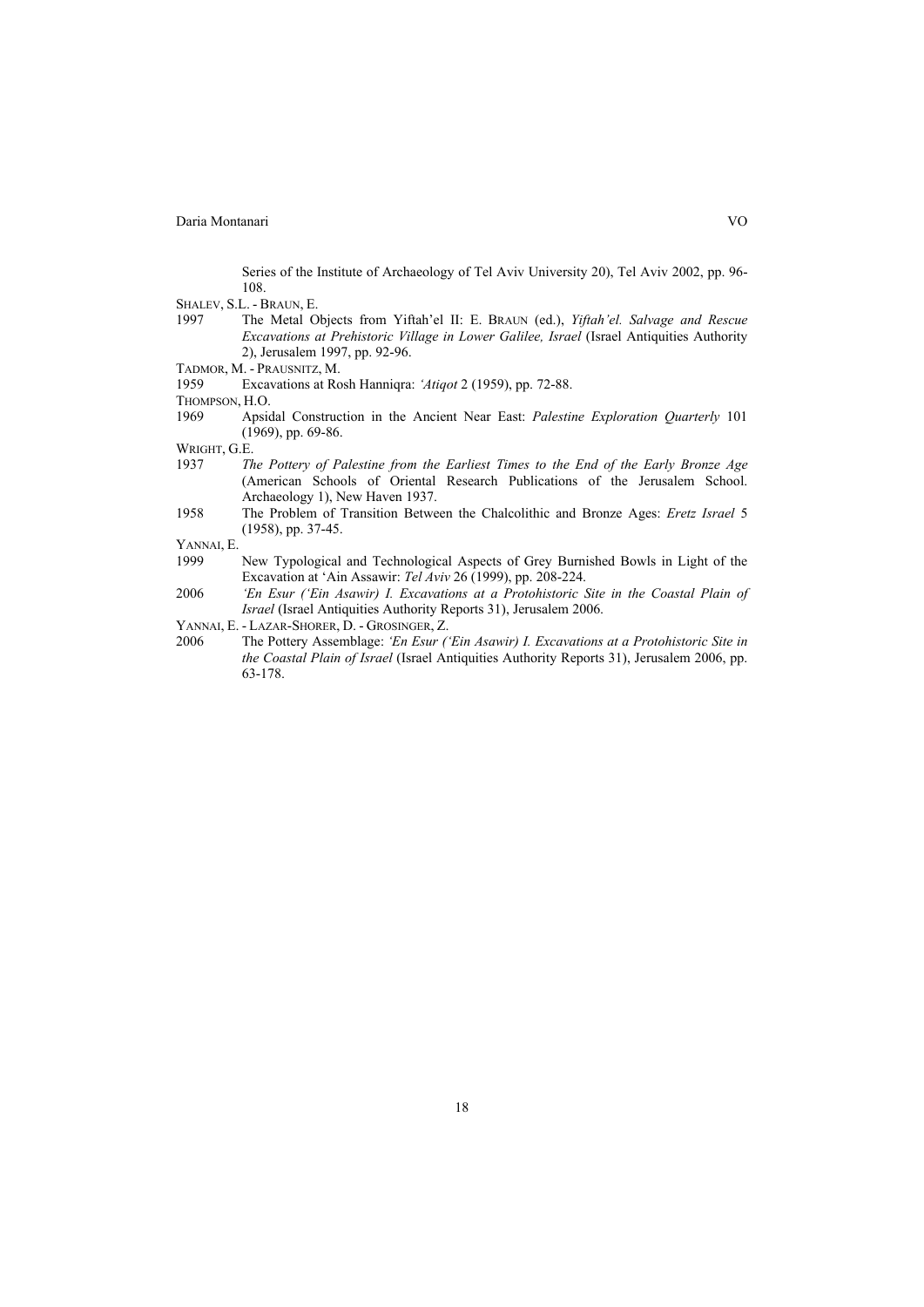

Fig. 1: EB I major sites in Southern Levant; dots indicate sites with double-apses buildings, squares indicate sites with double apses-buildings and copper axes.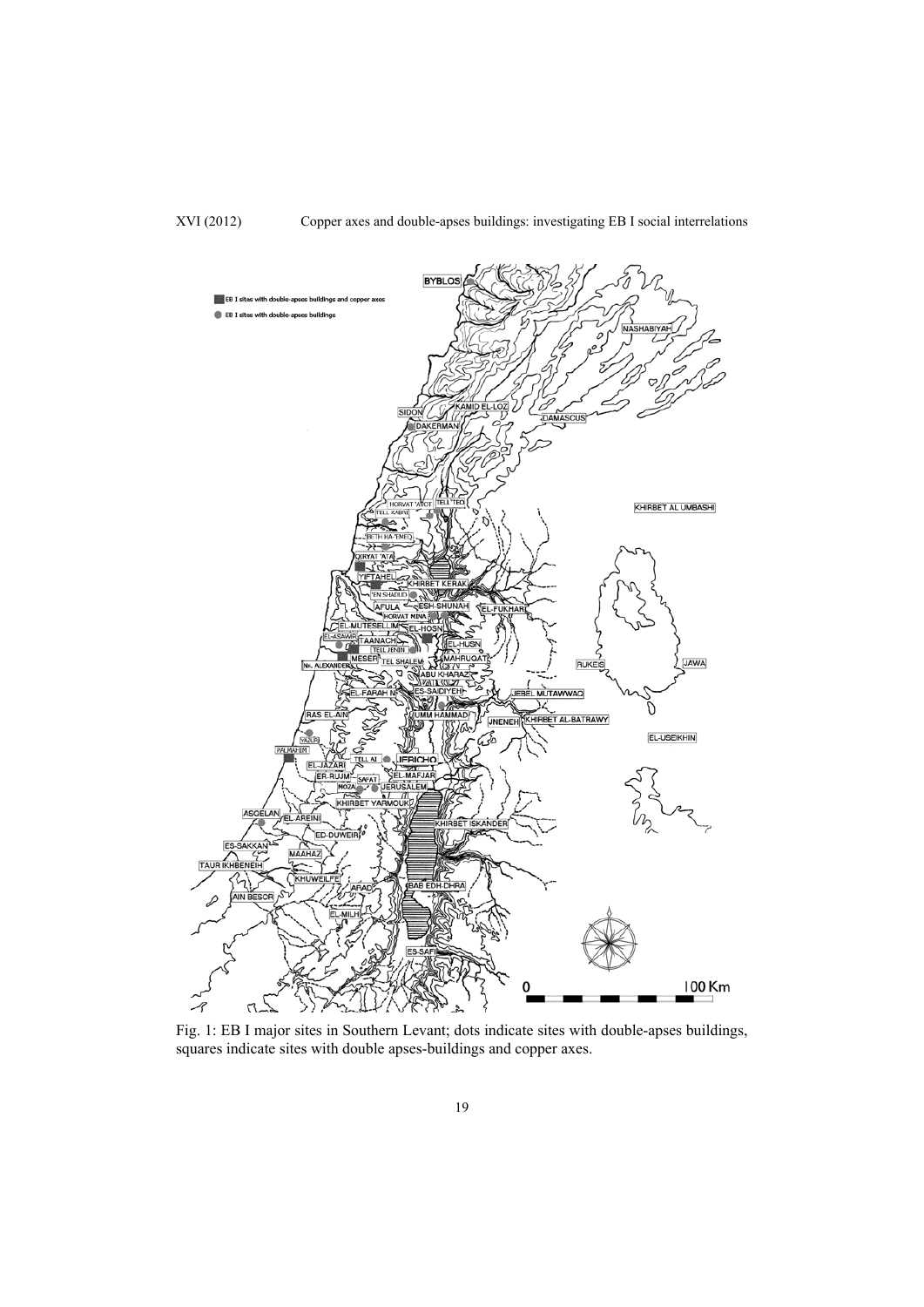

Fig. 2: Plan of Building 2 of Qiryat 'Ata (after Golani 2003, plan 2:3), EB IB; the star indicates the finding place of the cache of copper tools.



Fig. 3: Plan of Building IIA/1 of Khirbet Khalalidya/Yiftah'el (after Braun 1997, plan 3), EB IA.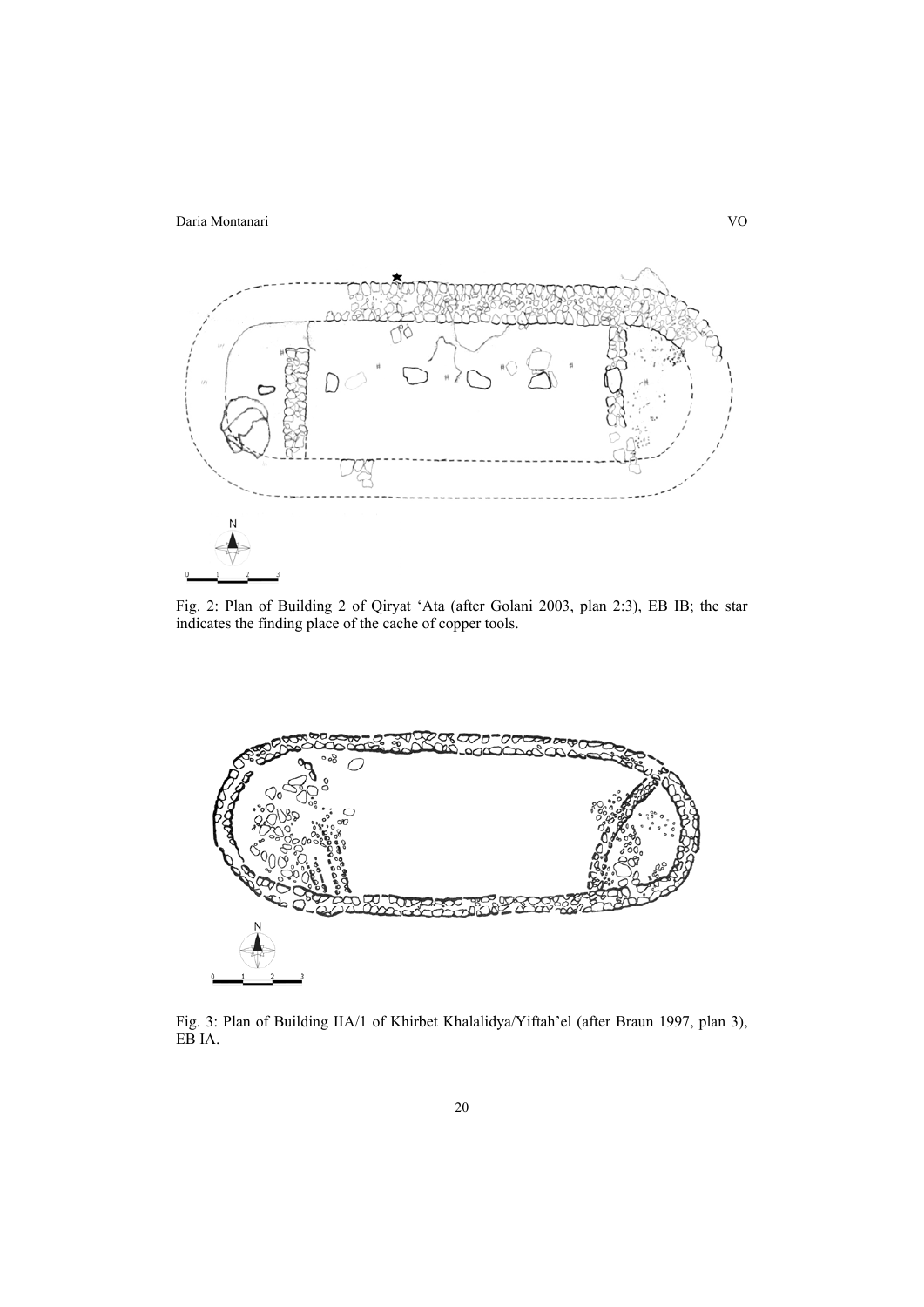

Fig. 4: Plan of Building IIB/1 of Khirbet Khalalidya/Yiftah'el (after Braun 1997, plan 4), EB IA; the star indicates the finding place of the copper axe.



Fig. 5: Plan of the double-apses building of Level XVI of Tell el-Hosn/Beth Shan (after Braun 2004, fig. 2:15), EB IA; the star indicates the finding place of the copper axe and adze.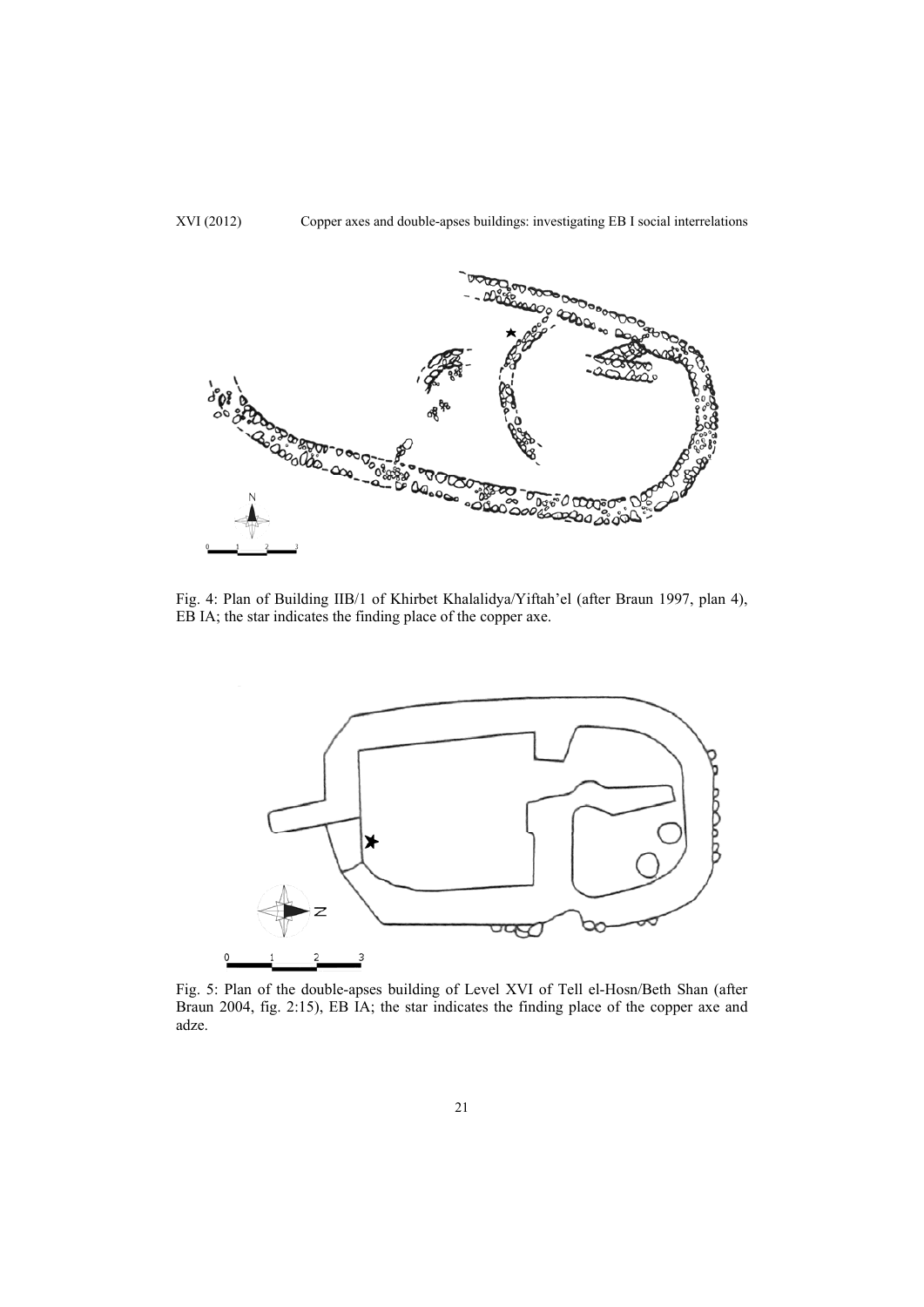

Fig. 6: Plan of suggested reconstruction of the curvilinear wall of Stratum II of Khirbet Sheikh Meser/Meser (after Braun 1989a, fig. 6), EB IA.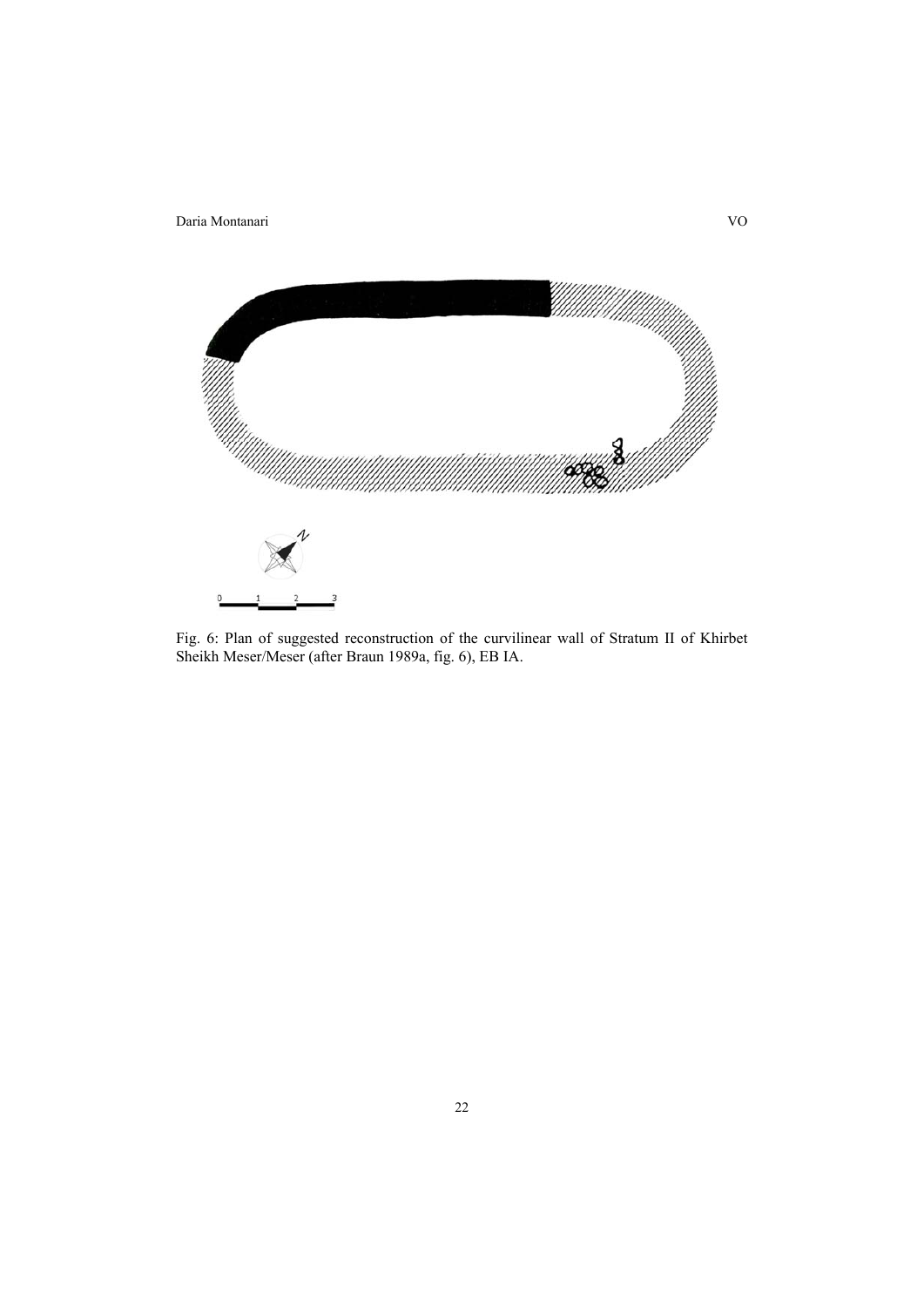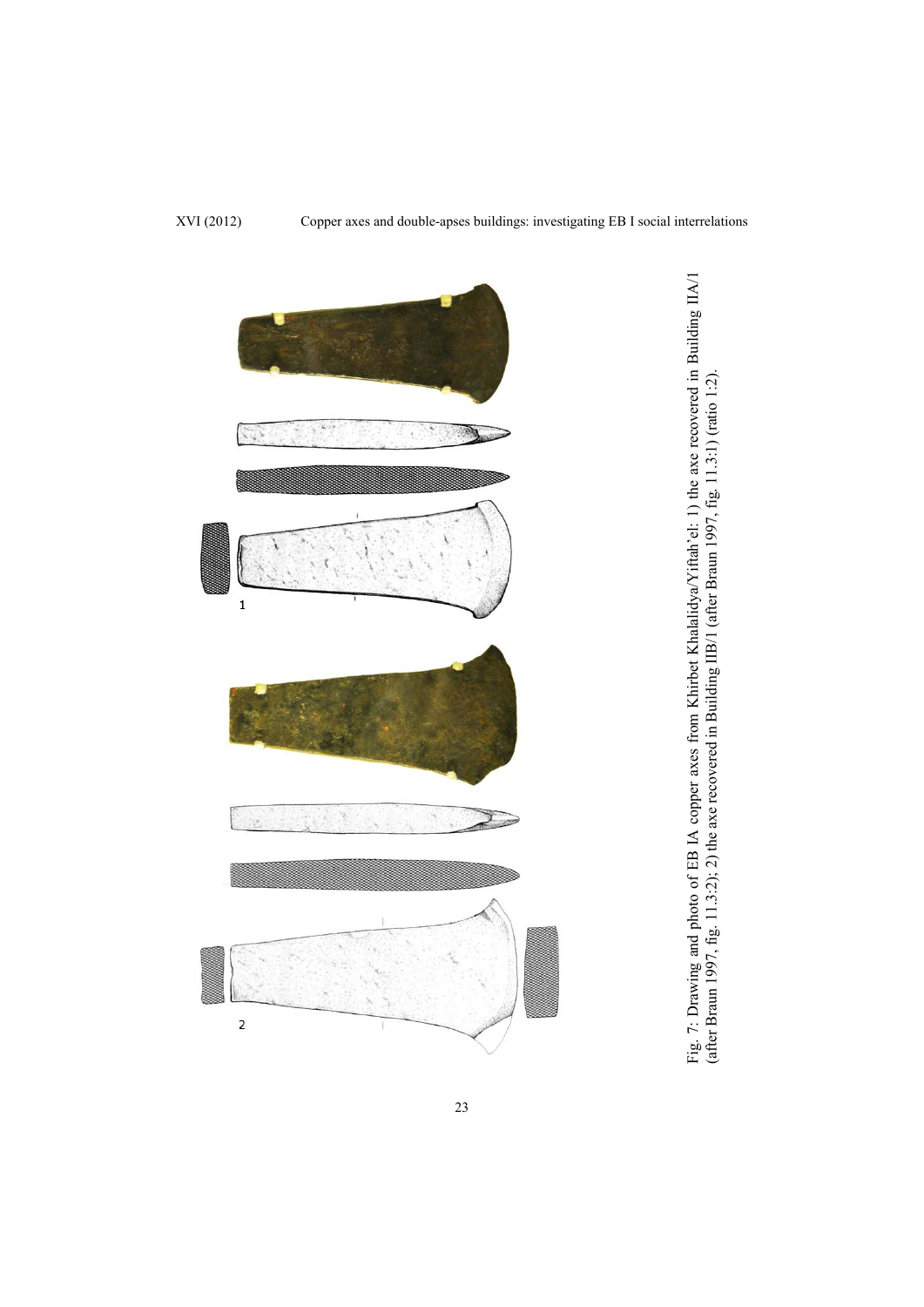

Fig. 8: Drawing of five copper axes recovered at Khirbet Sheikh Meser/Meser, EB IA (after Miron 1992, pls. 2:29-30, 3:31-33) (ratio 1:4).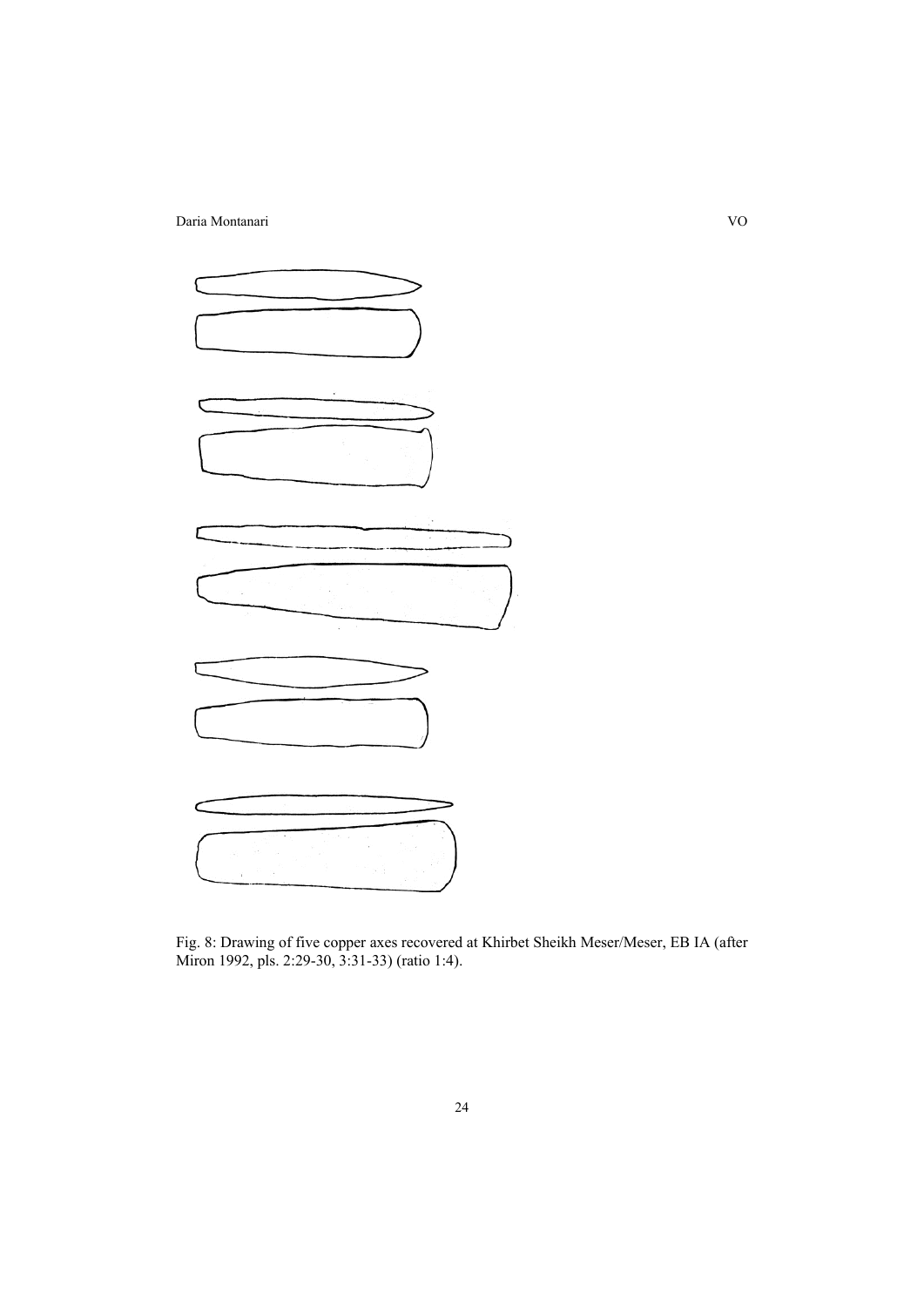

Fig. 9: Photo of copper axes hoard recovered in the site of Khirbet Sheikh Meser/Meser under the curvilinear wall, EB IA (after Dothan 1957, pl. 37:C).



Fig. 10: Drawing of copper axe  $(1)$  and adze  $(2)$  recovered in the double-apses building of Tell el-Hosn/Beth Shan, EB IA (after FitzGerald 1935, pl. III:21, 23, respectively) (ratio 1:2).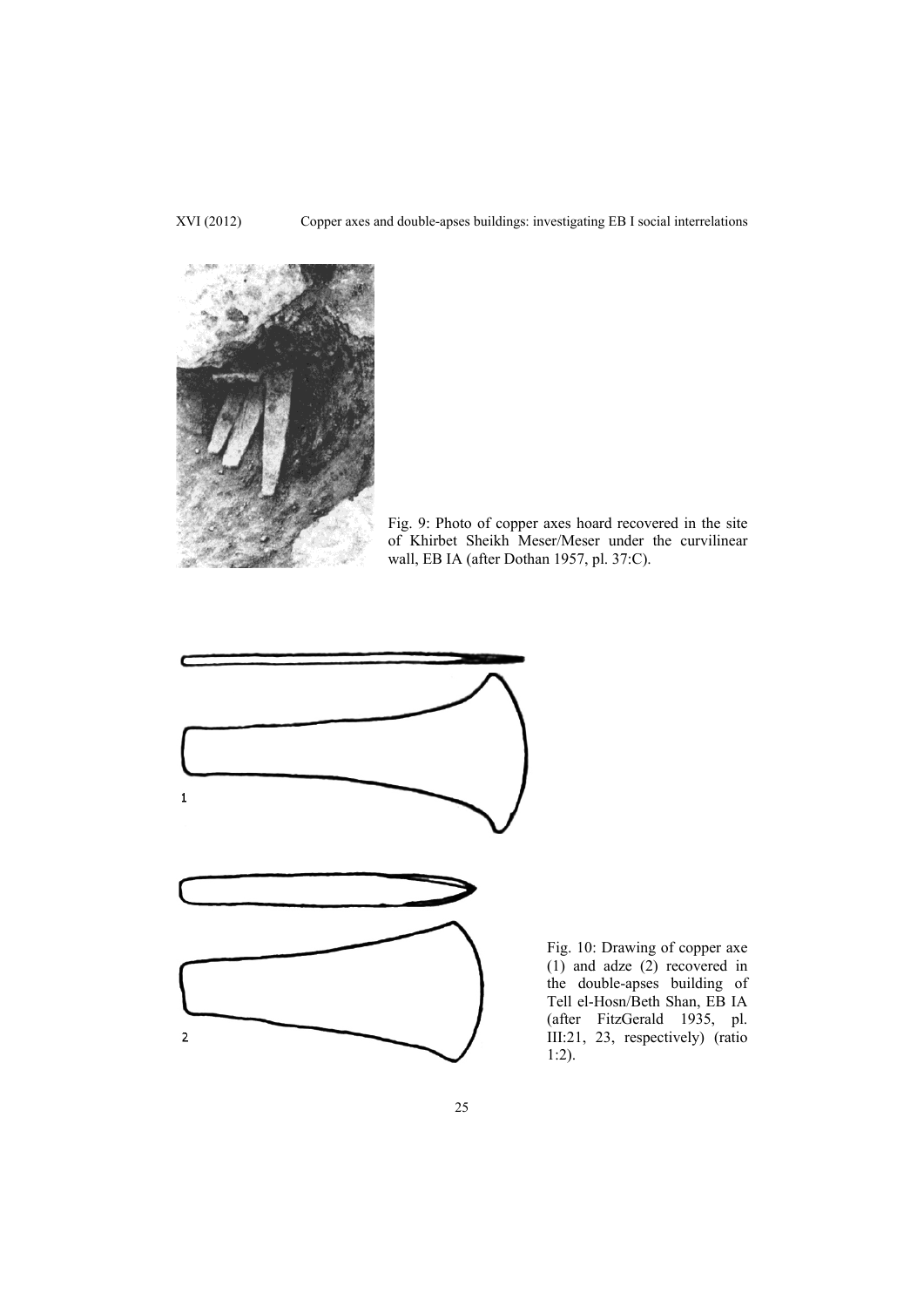



Fig. 12: Drawing of the copper axe found in the Building 2 of Qiryat 'Ata, EB IB (after Golani 2003, fig.7:6:1) (ratio 1:2).

26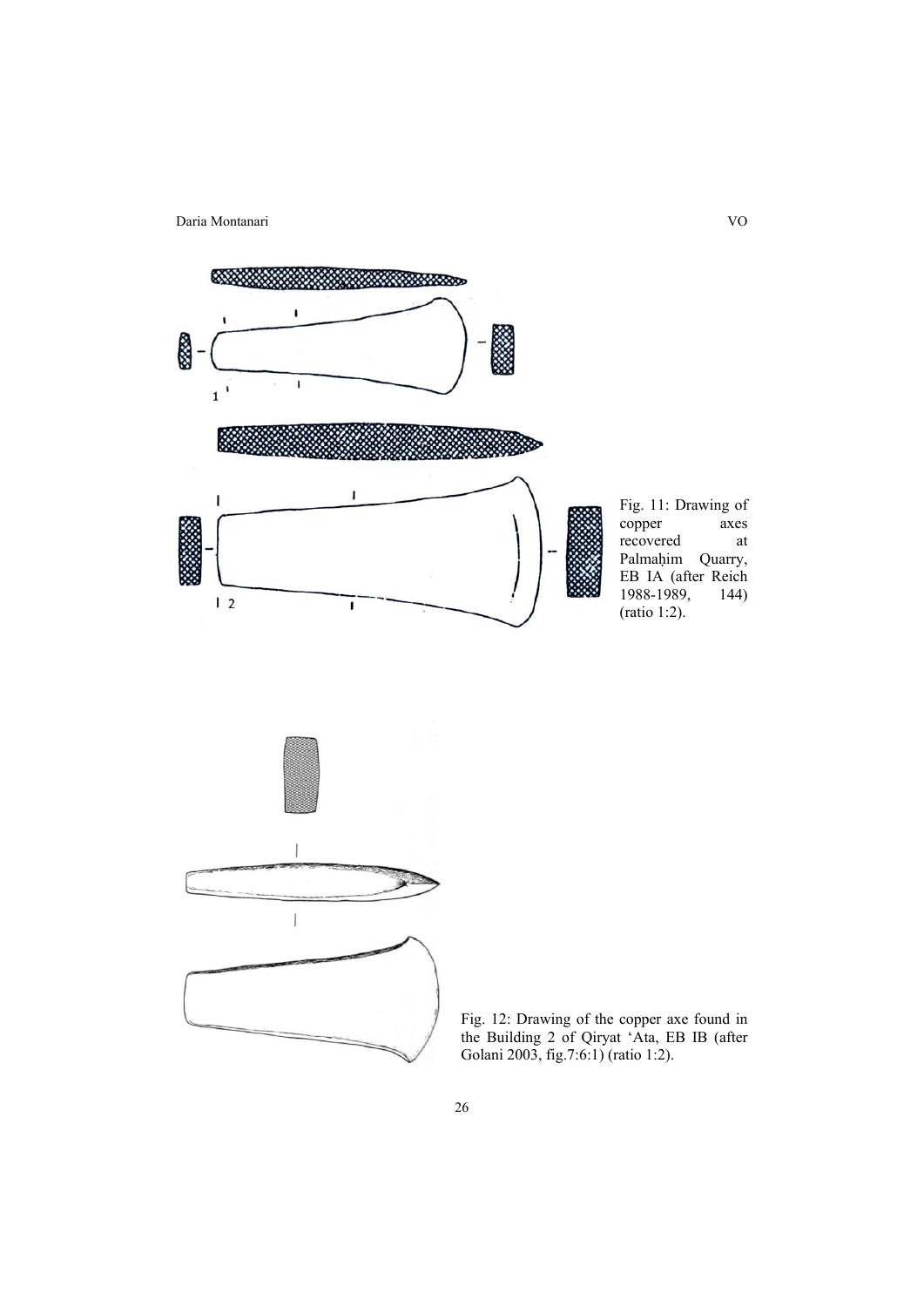

Fig. 13: Drawing of two among five copper axes recovered in Naḥal Alexander, EB I (after Dar 1989-1990, figs. 2-3) (ratio 1:2).